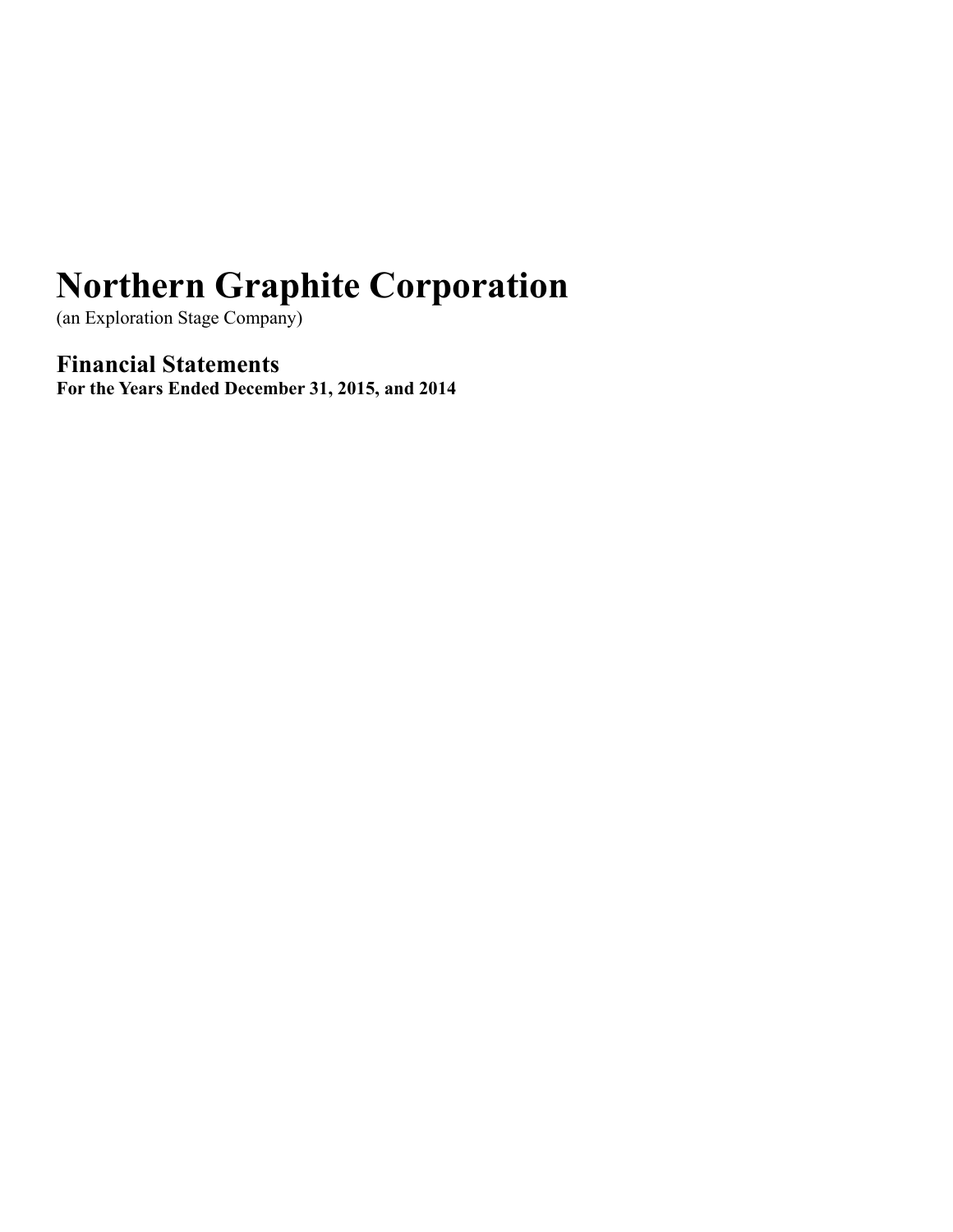#### **INDEPENDENT AUDITORS' REPORT**



#### To the Shareholders of **Northern Graphite Corporation:**

We have audited the accompanying financial statements of **Northern Graphite Corporation**, which comprise the statements of financial position as at December 31, 2015 and 2014 and the statements of comprehensive loss, changes in shareholders' equity, and cash flows for the years then ended and the related notes, which comprise a summary of significant accounting policies and other explanatory information.

#### *Management's Responsibility for the Financial Statements*

Management is responsible for the preparation and fair presentation of these financial statements in accordance with International Financial Reporting Standards, and for such internal control as management determines is necessary to enable the preparation of financial statements that are free from material misstatement, whether due to fraud or error.

#### *Auditors' Responsibility*

Our responsibility is to express an opinion on these financial statements based on our audits. We conducted our audits in accordance with Canadian generally accepted auditing standards. Those standards require that we comply with ethical requirements and plan and perform the audits to obtain reasonable assurance about whether the financial statements are free from material misstatement.

An audit involves performing procedures to obtain audit evidence about the amounts and disclosures in the financial statements. The procedures selected depend on the auditors' judgment, including the assessment of the risks of material misstatement of the financial statements, whether due to fraud or error. In making those risk assessments, the auditor considers internal control relevant to the entity's preparation and fair presentation of the financial statements in order to design audit procedures that are appropriate in the circumstances, but not for the purpose of expressing an opinion on the effectiveness of the entity's internal control. An audit also includes evaluating the appropriateness of accounting policies used and the reasonableness of accounting estimates made by management, as well as evaluating the overall presentation of the financial statements.

We believe that the audit evidence we have obtained in our audits is sufficient and appropriate to provide a basis for our audit opinion.

#### *Opinion*

In our opinion, the financial statements present fairly, in all material respects, the financial position of Northern Graphite Corporation as at December 31, 2015 and December 31, 2014, and the results of its financial performance and its cash flows for the years then ended in accordance with International Financial Reporting Standards.

#### *Emphasis of Matter*

Without qualifying our opinion, we draw attention to Note 2 of these financial statements, which states that Northern Graphite Corporation incurred significant losses from operations, negative cash flows from operating activities and has an accumulated deficit. This, along with other matters described in Note 2, indicates the existence of a material uncertainty which may cast significant doubt about the ability of Northern Graphite Corporation to continue as a going concern.

 $MNPLP$ 

March 29, 2016

Vancouver, British Columbia Chartered Professional Accountants





ACCOUNTING > CONSULTING > TAX SUITE 2200, MNP TOWER, 1021 WEST HASTINGS STREET, VANCOUVER BC, V6E 0C3 1.877.688.8408 T: 604.685.8408 F: 604.685.8594 MNP.ca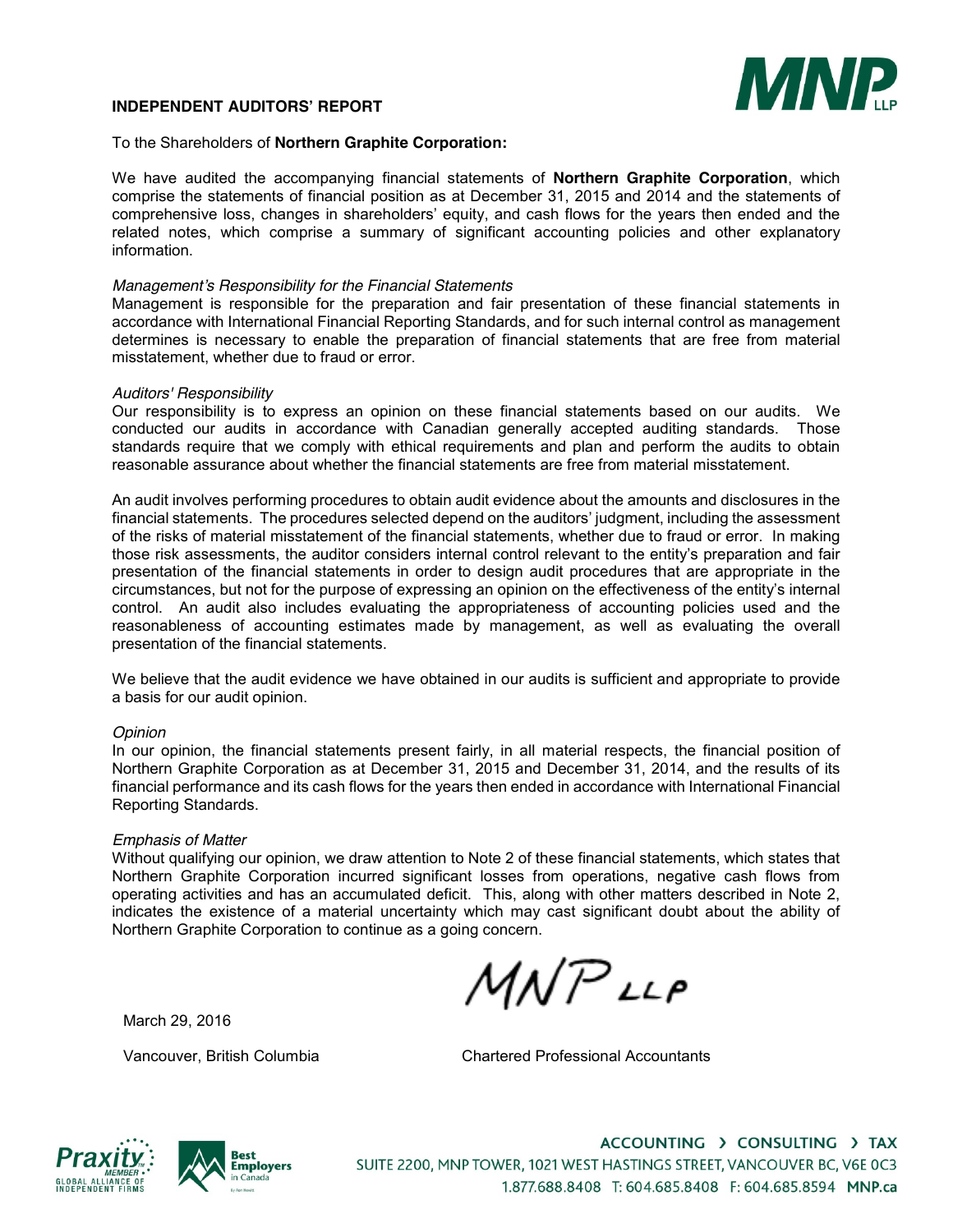# (an exploration stage company) **Statements of Financial Position**

|                                                   | As at          | As at       |  |
|---------------------------------------------------|----------------|-------------|--|
|                                                   | December 31    | December 31 |  |
|                                                   | 2015           | 2014        |  |
|                                                   | \$             | \$          |  |
| <b>Assets</b>                                     |                |             |  |
| Current                                           |                |             |  |
| Cash and cash equivalents                         | 1,457,962      | 1,800,901   |  |
| HST receivable                                    | 10,882         | 32,394      |  |
| Prepaid expenses and deposits                     | 50,498         | 34,831      |  |
|                                                   | 1,519,342      | 1,868,126   |  |
| Deposits                                          | 53,000         | 53,000      |  |
| Reclamation deposit (note 14)                     | 812,628        | 809,569     |  |
| Property and equipment (note 4)                   | 313,687        | 382,783     |  |
| Exploration and evaluation assets (notes 5 and 6) | 11,416,388     | 10,869,049  |  |
|                                                   | 14,115,045     | 13,982,527  |  |
| <b>Liabilities</b>                                |                |             |  |
| Current                                           |                |             |  |
| Accounts payable and accrued liabilities          | 206,306        | 331,607     |  |
|                                                   | 206,306        | 331,607     |  |
| Reclamation and close down provision (note 14)    | 325,885        | 324,661     |  |
|                                                   | 532,191        | 656,268     |  |
| <b>Shareholders' equity</b>                       |                |             |  |
| Share capital (note 7)                            | 21,256,057     | 20,364,805  |  |
| Warrants (note 7)                                 | 130,029        |             |  |
| Contributed surplus (note 7)                      | 2,930,493      | 2,658,904   |  |
| Deficit                                           | (10, 733, 725) | (9,697,450) |  |
| Total shareholders' equity                        | 13,582,854     | 13,326,259  |  |
|                                                   |                |             |  |
| Total liabilities and shareholders' equity        | 14,115,045     | 13,982,527  |  |

*The accompanying notes are an integral part of these financial statements* 

# **Approved by the Board of Directors and authorized for issue on March 29, 2016**

| (signed) Gregory Bowes | (signed) Donald Christie |
|------------------------|--------------------------|
| <b>Director</b>        | <b>Director</b>          |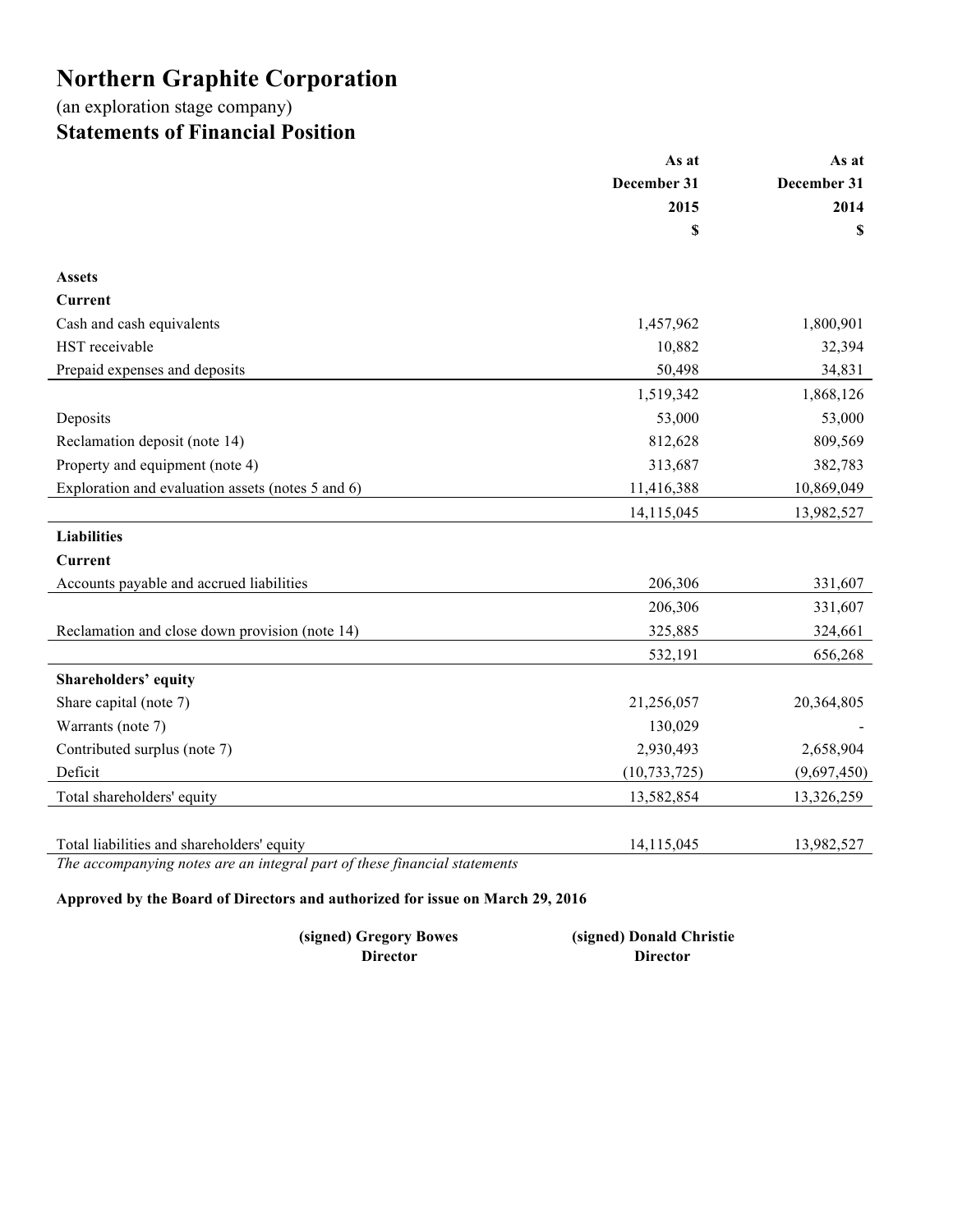(an exploration stage company)

# **Statements of Comprehensive Loss**

|                                                             | <b>Years ended December 31</b> |             |
|-------------------------------------------------------------|--------------------------------|-------------|
|                                                             | 2015                           | 2014        |
|                                                             | \$                             | S           |
| General and administrative expenses                         |                                |             |
| Management and consulting fees (note 12)                    | 366,900                        | 516,553     |
| Legal and audit                                             | 66,784                         | 88,181      |
| Office and miscellaneous (note 12)                          | 273,324                        | 353,037     |
| Share-based payments (notes 7 and 12)                       | 271,589                        | 75,490      |
| Depreciation                                                | 69,096                         | 69,096      |
| Foreign exchange loss (gain)                                | 781                            | 934         |
|                                                             | 1,048,474                      | 1,103,291   |
|                                                             |                                |             |
| <b>Loss from operations</b>                                 | (1,048,474)                    | (1,103,291) |
| Interest income                                             | 12,199                         | 31,892      |
| Gain on debt settlement                                     |                                | 80,665      |
| <b>Income before taxes</b>                                  | (1,036,275)                    | (990, 734)  |
| Tax expense                                                 |                                |             |
| Loss and comprehensive loss for the year                    | (1,036,275)                    | (990, 734)  |
| Loss per share                                              | (0.02)                         | (0.02)      |
| Weighted average number of shares – basic and fully diluted | 50,189,568                     | 49,152,651  |

*The accompanying notes are an integral part of these financial statements*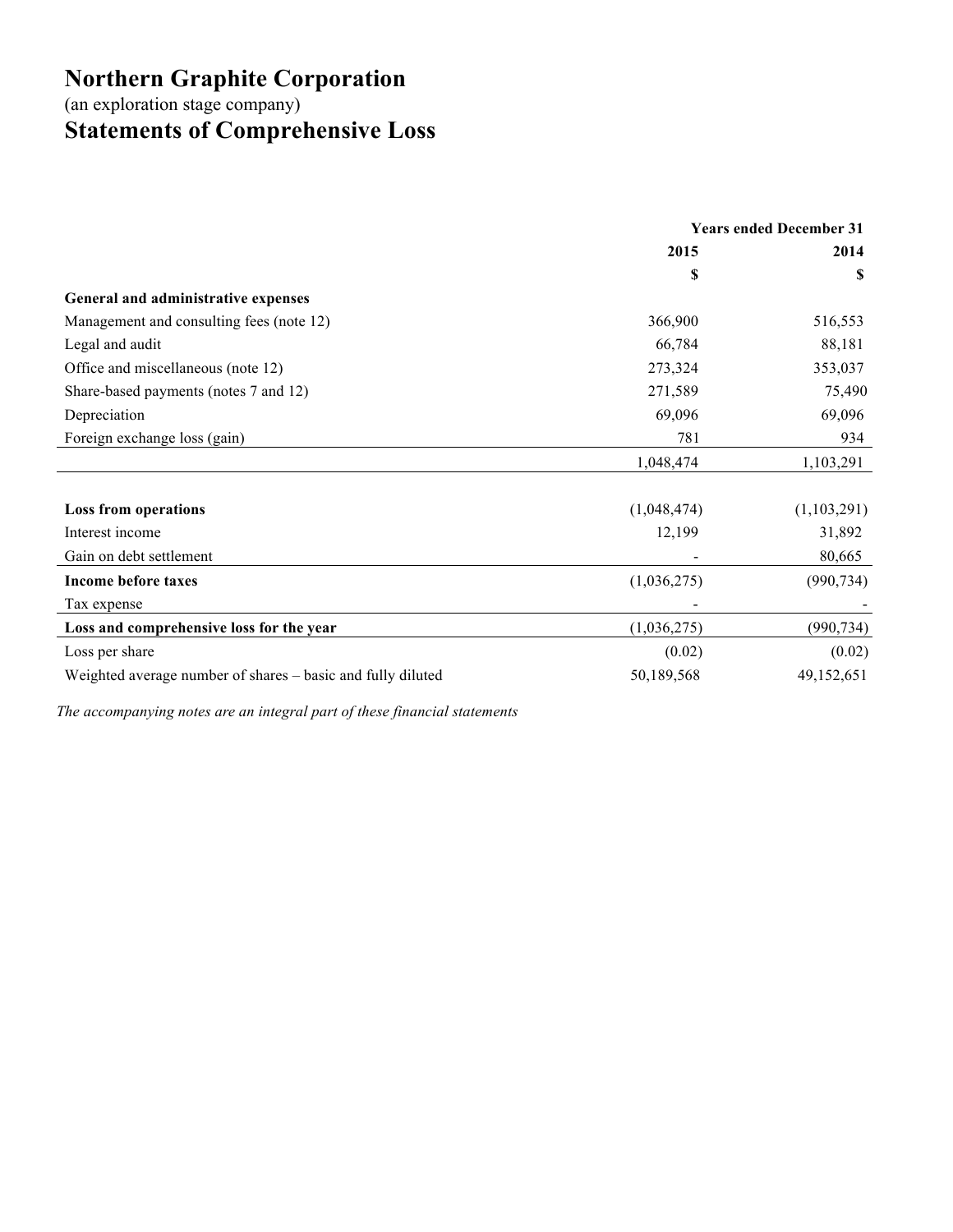(an exploration stage company) **Statements of Changes in Shareholders' Equity**

|                                             |               |               |                          | Contributed    |                |              |
|---------------------------------------------|---------------|---------------|--------------------------|----------------|----------------|--------------|
|                                             | Number of     | Share capital | Warrants                 | <b>Surplus</b> |                |              |
|                                             | <b>Shares</b> | Amount        | reserve                  | <b>Reserve</b> | Deficit        | <b>Total</b> |
|                                             |               | S             | \$                       | S              | S              | S            |
| Balance at December 31, 2014                | 49,181,281    | 20,364,805    |                          | 2,658,904      | (9,697,450)    | 13,326,259   |
| Proceeds from the issuance of shares        | 2,102,998     | 1,261,799     | $\overline{\phantom{a}}$ |                |                | 1,261,799    |
| Share issuance costs                        |               | (240, 518)    |                          |                |                | (240,518)    |
| Issuance of warrants                        |               | (130, 029)    | 130,029                  |                |                |              |
| Share-based payment expense (note 7 and 12) |               |               |                          | 271,589        |                | 271,589      |
| Net loss                                    |               |               | ۰                        |                | (1,036,275)    | (1,036,275)  |
| Balance, December 31, 2015                  | 51,284,279    | 21,256,057    | 130,029                  | 2,930,493      | (10, 733, 725) | 13,582,854   |
| Balance at December 31, 2013                | 49, 131, 281  | 20,317,304    |                          | 2,605,915      | (8,706,716)    | 14,216,503   |
| Proceeds from the exercise of options       | 50,000        | 25,000        |                          |                |                | 25,000       |
| Fair value of options exercised             |               | 22,501        |                          | (22, 501)      |                |              |
| Share-based payment expense (note 7 and 12) |               |               |                          | 75,490         |                | 75,490       |
| Net loss                                    |               |               | $\overline{\phantom{a}}$ |                | (990, 734)     | (990, 734)   |
| Balance, December 31, 2014                  | 49,181,281    | 20,364,805    | $\overline{a}$           | 2,658,904      | (9,697,450)    | 13,326,259   |

*The accompanying notes are an integral part of these financial statements*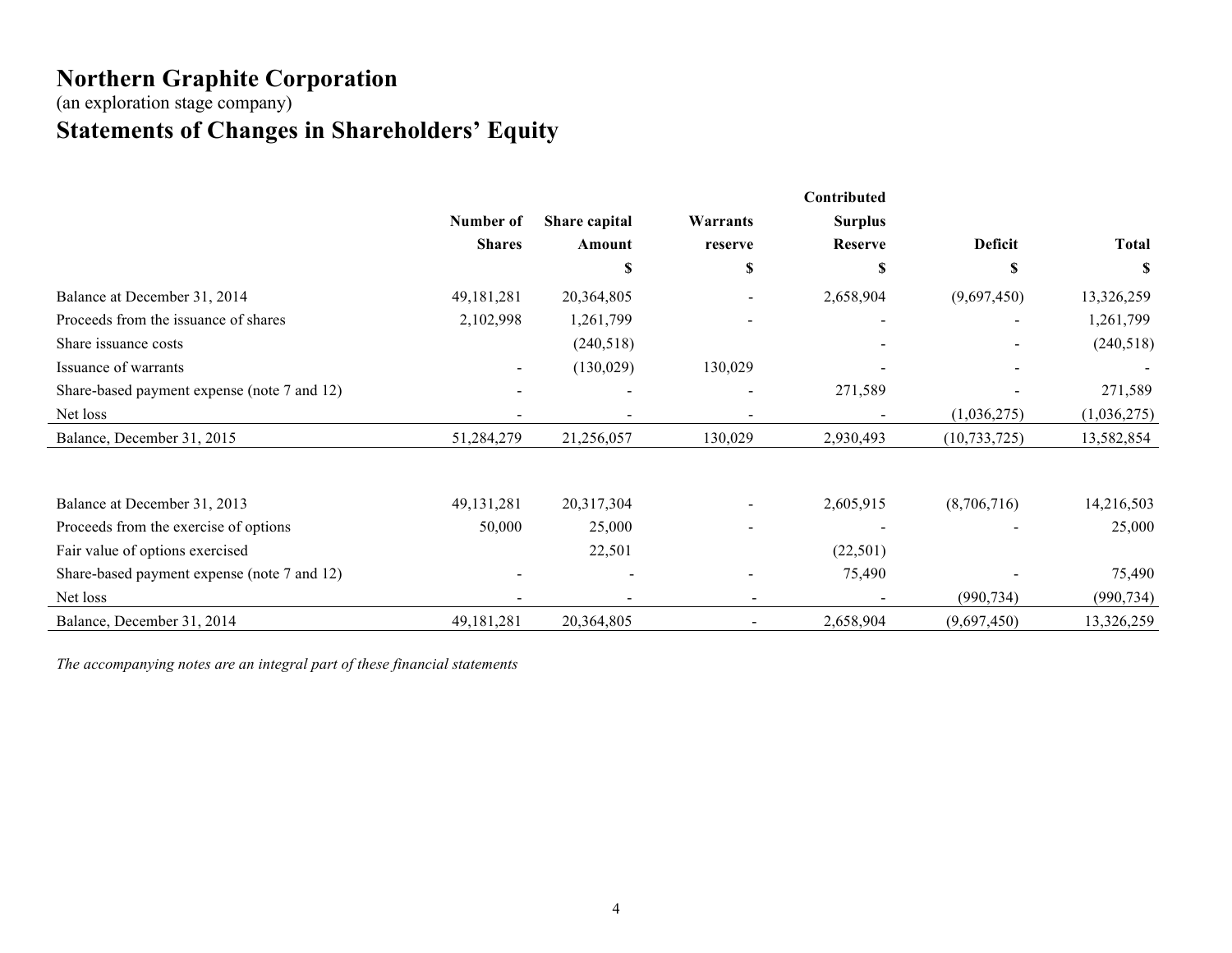(an exploration stage company) **Statements of Cash Flows**

|                                                                                             | <b>Years ended December 31</b> |             |
|---------------------------------------------------------------------------------------------|--------------------------------|-------------|
|                                                                                             | 2015                           | 2014        |
|                                                                                             | \$                             | S           |
| Cash provided by (used in)                                                                  |                                |             |
| <b>Operating activities</b>                                                                 |                                |             |
| Loss for the year                                                                           | (1,036,275)                    | (990, 734)  |
| Items not affecting cash                                                                    |                                |             |
| Accretion of asset retirement obligation (Note 14)                                          | (1, 835)                       | (3,854)     |
| Depreciation (Note 4)                                                                       | 69,096                         | 69,096      |
| Share-based payments (Note 7)                                                               | 271,589                        | 75,490      |
| Gain on debt settlement (Note 11)                                                           |                                | (80, 665)   |
| HST receivable                                                                              | 21,512                         | 67,585      |
| Prepaid expenses and deposits                                                               | (15,667)                       | 11,622      |
| Accounts payable and accrued liabilities                                                    | 28,379                         | 63,852      |
| Net cash used in operating activities                                                       | (663, 201)                     | (787, 609)  |
|                                                                                             |                                |             |
| Financing activities                                                                        |                                |             |
| Issuance of share capital in private placement                                              | 1,261,799                      |             |
| Proceeds from the exercise of options (Note 7)                                              |                                | 25,000      |
| Share issuance costs                                                                        | (240, 518)                     |             |
| Net cash generated from financing activities                                                | 1,021,281                      | 25,000      |
|                                                                                             |                                |             |
| Investing activities                                                                        |                                |             |
| Purchase of fixed assets (Note 4)                                                           |                                | (3,400)     |
| Exploration and evaluation costs (Note 5)                                                   | (701, 019)                     | (791, 489)  |
| Net cash used in investing activities                                                       | (701, 019)                     | (794, 889)  |
|                                                                                             |                                |             |
| Net increase (decrease) in cash and cash equivalents                                        | (342,939)                      | (4,923,326) |
| Cash and cash equivalents, beginning of year                                                | 1,800,901                      | 8,281,725   |
| Cash and cash equivalents, end of year                                                      | 1,457,962                      | 1,800,901   |
| The experimentative instead and one integral months $f$ theory $f$ is an oil of other cuts. |                                |             |

The accompanying notes are an integral part of these financial statements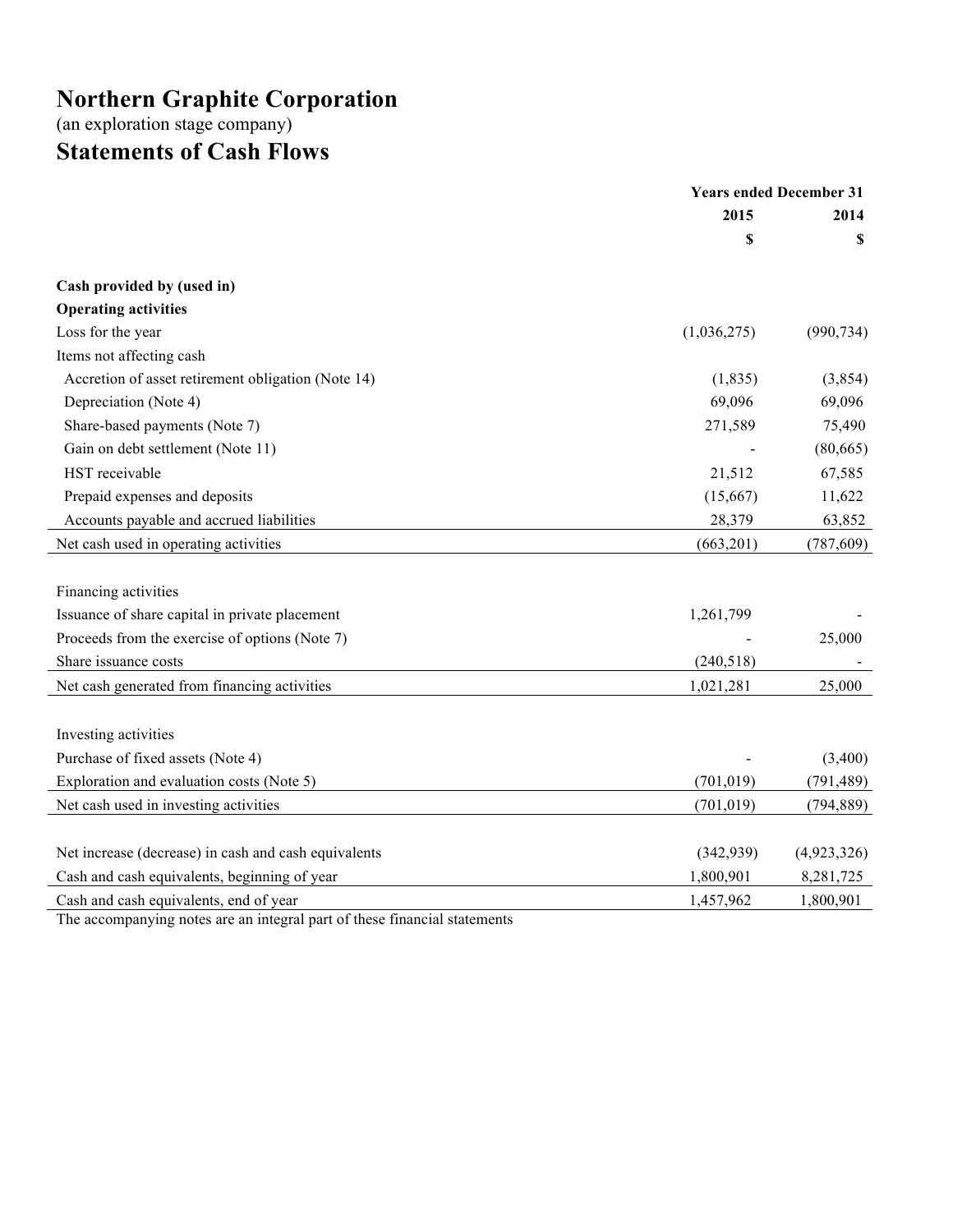#### *1. Corporate Information*

Northern Graphite Corporation ("Northern" or "the Company") was incorporated under the laws of the Province of Ontario on February 25, 2002, Northern holds a 100% interest in the Bissett Creek Graphite Property (the "Bissett Creek Property") and is listed on the TSX Venture Exchange (symbol "NGC").

The Company's address and head office is 290 Picton Avenue, Suite 201, Ottawa, Ontario K1Z 8P8 Canada.

#### *2. Basis of Preparation*

#### *a. Statement of compliance*

These financial statements and the notes thereto (the "Financial Statements") present Northern's financial results of operations and financial position under International Financial Reporting Standards ("IFRS") as at and for the years ended December 31, 2015 and 2014.

In the opinion of management, all adjustments necessary to present fairly the financial position of the Company as at December 31, 2015 and the results of its operations and cash flows for the year then ended have been made.

The policies set out in note 3 were consistently applied to all the periods presented.

The Financial Statements were approved and authorized for issue by the Board of Directors on March 29, 2016.

#### *b. Basis of measurement*

The Financial Statements have been prepared on a historical cost basis except those accounts as noted in the financial instruments section (note 11). In addition, the Financial Statements have been prepared using the accrual basis of accounting.

#### *c. Going Concern*

The Company is an exploration stage company that incurred a net loss of \$1,036,275 for the year ended December 31, 2015 (2014 - \$990,734) and has an accumulated deficit of \$10,733,725 since the inception of the Company. As at December 31, 2015, the Company had working capital of  $$1,313,036$  (December 31, 2014 –  $$1,536,519$ ) and the Company's ability to continue as a going concern is dependent upon its ability to raise additional capital to continue the development of the Bissett Creek Property. On July 9, 2015, the Company closed a short form prospectus offering of 2,102,998 units of the Company at a price of \$0.60 per unit for gross proceeds of \$1,261,799. However, substantial additional capital is required to ultimately build a mine and processing plant on the Bissett Creek Project and to enable the Company to enter production and continue its operations. There is a high degree of risk and many inherent uncertainties in the mining industry and there is no assurance management will be successful in its endeavours.

The Financial Statements have been prepared on a going concern basis, which assumes that the Company will be able to continue in operation for the foreseeable future and will be able to realize its assets and discharge its liabilities and commitments in the normal course of business. The Company's management believes that it can continue to finance operating expenses over the next twelve months with funds on hand. Given the continuation of negative investor sentiment and weak capital markets in the resource sector, there exists a material uncertainty as to the Company's ability to raise additional funds on favourable terms. The Company's discretionary activities have considerable scope for flexibility in terms of the amount and timing of expenditures. The Company will thoroughly assess all such activities before undertaking them in advance of additional financing being secured. The Company's Financial Statements do not include any adjustments that might result from negative outcomes with respect to these uncertainties.

#### *d. Functional and presentation currency*

The Company's functional and presentation currency is the Canadian dollar.

#### *e. Critical accounting estimates and judgments*

The preparation of the Financial Statements requires management to make estimates and judgments that affect the reported amounts of assets and liabilities at the date of the Financial Statements, and revenues and expenses for the period. By their nature, these estimates and judgments are subject to uncertainty and the effect on the Financial Statements of changes in such estimates in future periods could be significant. Actual results may differ from those estimates and judgments.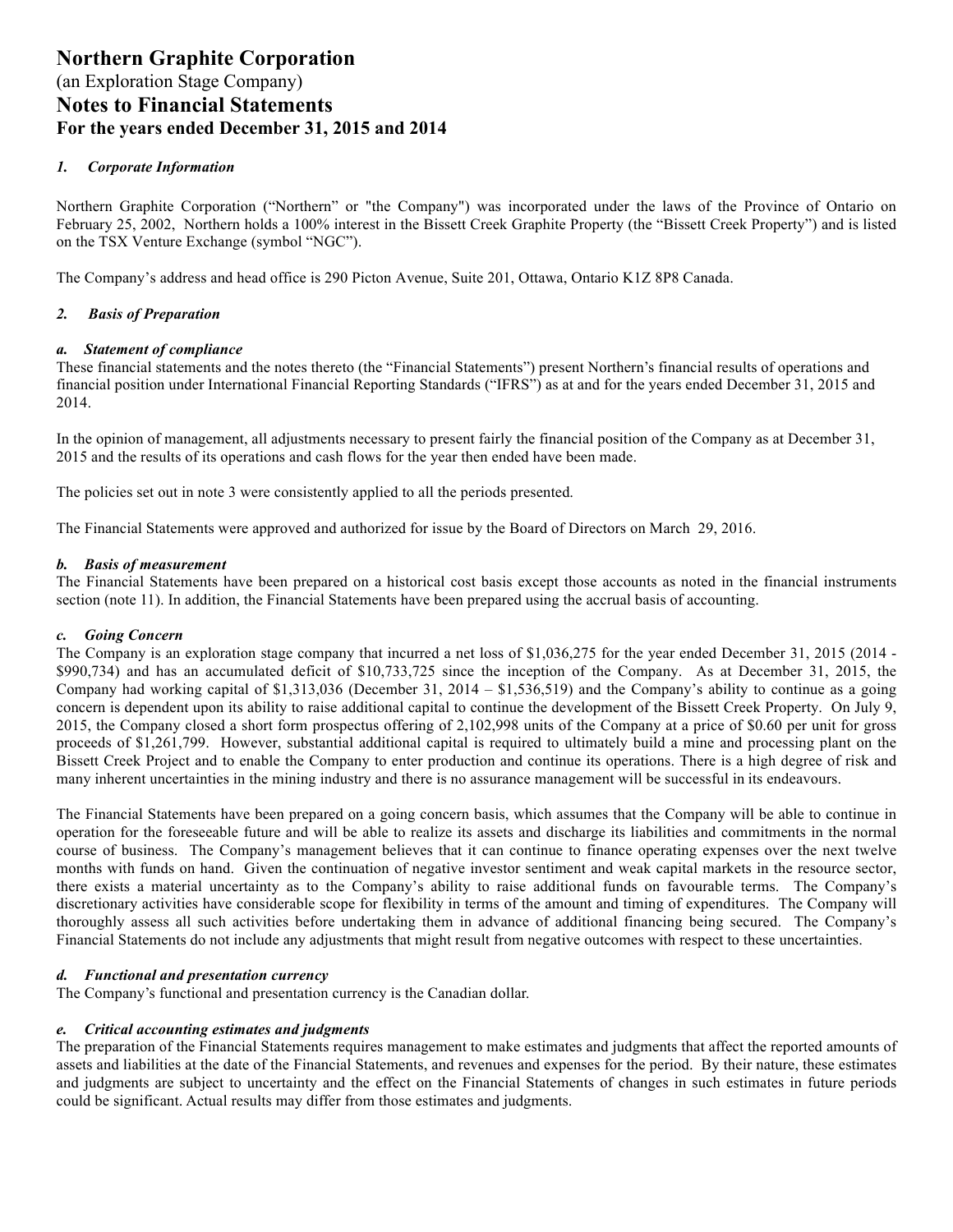*Significant estimates used in the preparation of the Financial Statements include, but are not limited to:* 

- (i) asset carrying values and impairment charges;
- (ii) the economic recoverability of exploration expenditures incurred and the probability of future economic benefits from development expenditures incurred;
- (iii) the expected costs of asset retirement obligations; and
- (iv) the calculation of share-based compensation and warrants which includes the assumptions used in the Black-Scholes option pricing model including volatility, estimated forfeiture rates and expected time until exercise.

*Significant judgments used in the preparation of these Financial Statements include, but are not limited to:* 

- (i) those relating to the assessment of the Company's ability to continue as a going concern;
- (ii) the useful lives and related depreciation of property and equipment;
- (iii) the identification of separately identifiable components in property and equipment where their respective cost is significant in comparison to the total cost;
- (iv) the classification of expenditures as exploration and evaluation assets; and
- (v) the recognition of deferred tax.

#### *The key sources of estimation uncertainty that have a significant risk of causing material adjustment to the amounts recognized in the financial statements are as follows:*

(i) Exploration and evaluation assets

The Company is required to review the carrying value of its exploration and evaluation properties for potential impairment. Impairment is indicated if the carrying value of the Company's exploration and evaluation is not recoverable. If impairment is indicated, the amount by which the carrying value of exploration and evaluation assets exceeds their estimated fair value is changed to the statement of loss.

Evaluating for recoverability during the exploration and evaluation phase requires judgment in determining whether future economic benefits from future exploitation, sale or otherwise are likely. Evaluations may be more complex where activities have not reached a stage which permits a reasonable assessment of the existence of reserves or resources. Management must make certain estimates and assumptions about future events or circumstances including, but not limited to, the interpretation of geological, geophysical and seismic data, the Company's financial ability to continue exploration and evaluation activities, contractual issues with joint venture partners, the impact of government legislation and political stability in the region, and the impact of current and expected future metal prices to potential reserves.

(ii) Share-based payments

The Company has an equity-settled share-based scheme for directors, officers, employees and consultants. Services received, and the corresponding increase in equity, are measured by reference to the fair value of the equity instruments at the date of the grant, excluding the impact of any non-market vesting conditions. The fair value of share options are estimated by using the Black-Scholes model on the date of the grant based on certain assumptions. Those assumptions are described in Note 7 and include, among others, expected volatility, expected life of the options and number of options expected to vest.

(iii) Useful lives of equipment, buildings and improvements depreciation

The Company estimates the useful lives of equipment, buildings, and improvements based on the period over which the assets are expected to be available for use. The depreciation method and useful lives reflect the pattern in which management expects the asset's future economic benefits to be consumed by the Company. The amounts and timing of recorded expenses for any period would be affected by changes in assumptions and estimates used.

#### (iv) Taxes

Significant management judgment is required to determine the amount of deferred tax assets that can be recognized, based upon the probable timing and the level of future taxable income realized, including the usage of tax planning strategies.

#### (v) Restoration and site closure provision

The Company recognizes the liability for statutory, contractual, constructive or legal obligations, including those associated with the reclamation of mineral properties, when those obligations result from the exploration or development of its properties. The Company assesses its provision for site restoration and site closure at each reporting date. The fair value of an asset retirement obligation is recorded in the period in which it is incurred. When the liability is initially recorded, the cost is capitalized by increasing the carrying amount of the related long-lived asset. Over time, the liability is adjusted to reflect the passage of time (accretion expense) and for changes in estimated future cash flows. The provision at the reporting date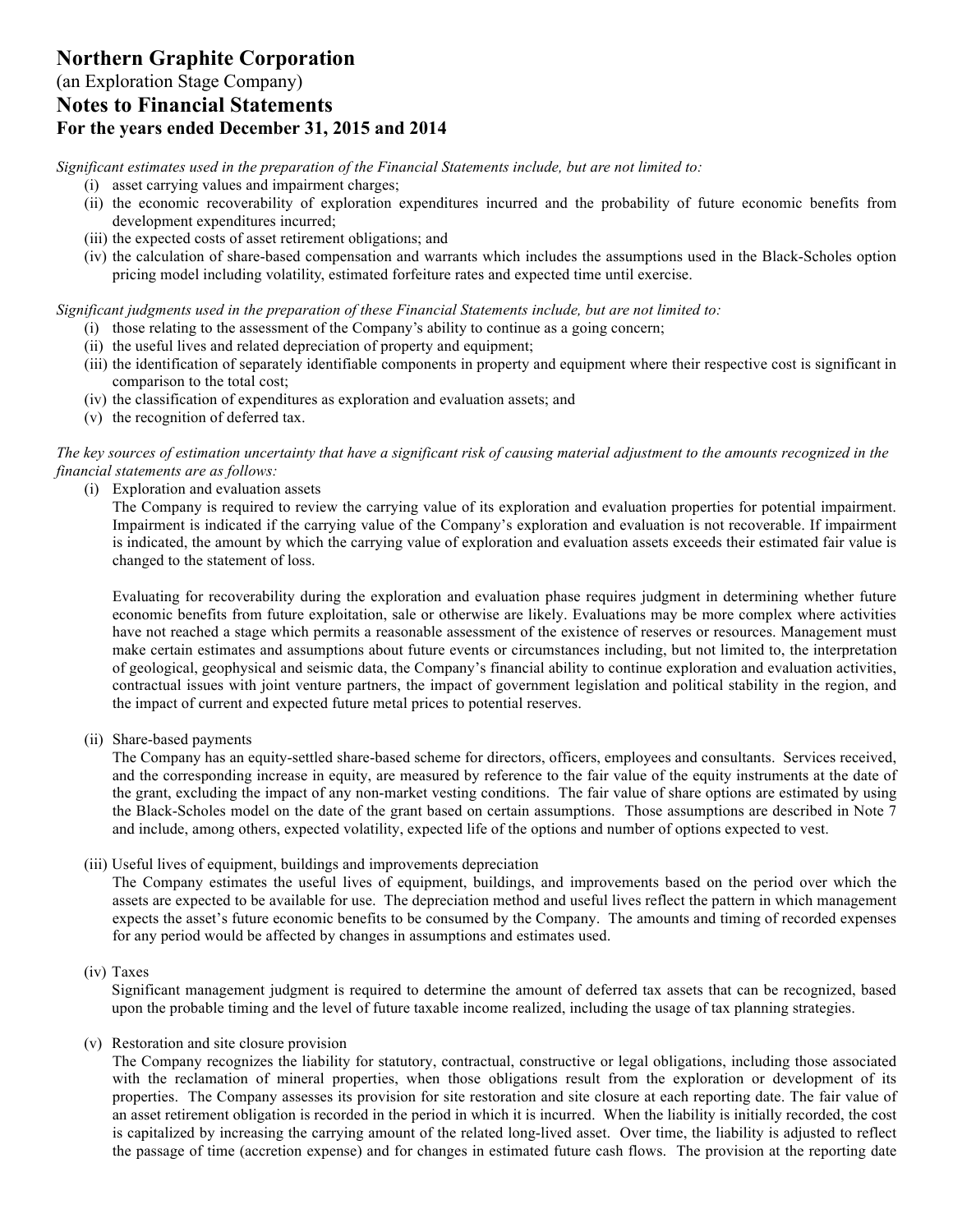represents management's best estimate of the present value of the future restoration and site closure costs required.

#### *3. Significant accounting policies*

#### **Cash and cash equivalents**

Cash and cash equivalents include bank balances, funds held in trust with lawyers, and short term investments that are readily convertible into cash with original maturities of three months or less.

#### **Property and equipment**

Upon initial acquisition, buildings, plant and equipment are valued at cost, being the purchase price and the directly attributable costs of acquisition or construction required to bring the asset to the location and condition necessary for the asset to be capable of operating in the manner intended by management.

In subsequent periods, buildings, plant and equipment are stated at cost less accumulated depreciation and any impairment in value, whilst land is stated at cost less any impairment in value and is not depreciated.

Each component or part of property and equipment with a cost that is significant in relation to total cost of the item will be depreciated separately unless there is no difference in depreciation on the respective components.

#### **Impairment of long-lived assets**

At each balance sheet date, the Company assesses whether there is any indication that any long-lived assets or finite life tangible assets are impaired. The Company monitors the recoverability of long-lived assets based on factors such as current market value, future asset utilization, business climate and future undiscounted cash flows expected to result from the use of the assets. An impairment is recognized if the recoverable amount, determined as the higher of an asset's fair value less cost to sell and the discounted future cash flows generated from use and eventual disposal of an asset, is less than its carrying value. Where the carrying amount of an asset exceeds its recoverable amount, the asset is considered impaired and is written down to its recoverable amount.

Mining properties and exploration and evaluation assets are also assessed for impairment upon the transfer of exploration and evaluation assets to development assets regardless of whether facts and circumstances indicate that the carrying amount of the exploration and evaluation assets is in excess of their recoverable amount.

#### **Mining properties and exploration and evaluation expenditures**

Mining properties correspond to acquired interests in mining exploration leases/permits/claims which include the rights to explore, mine, extract and sell all minerals. All pre-exploration costs, i.e. costs incurred prior to obtaining the legal right to undertake exploration and evaluation activities on an area of interest, are expensed as incurred.

Once the legal right to explore has been acquired, exploration and evaluation expenditures are capitalized in respect of each identifiable area of interest until the technical feasibility and commercial viability of extracting a mineral resource have been demonstrated.

General and administration expenditures relating to exploration are capitalized where they can be directly attributed to the site undergoing exploration and evaluation.

Exploration and evaluation assets are carried at historical cost, less any impairment losses recognized.

When the technical feasibility and commercial viability of extracting a mineral resource are demonstrated for an area of interest, the Company stops capitalizing exploration and evaluation costs for that area, tests recognized exploration and evaluation assets for impairment and reclassifies any unimpaired exploration and evaluation assets either as tangible or intangible mine development assets according to the nature of the assets.

#### **Depreciation and depletion**

Depreciation and depletion is provided so as to write off the cost less estimated residual values of mining properties, buildings, plant and equipment on the following bases:

Buildings, plant and equipment unrelated to production are depreciated using the straight-line method based on estimated useful lives. Where significant parts of an asset have differing useful lives, depreciation is calculated on each separate part. The estimated useful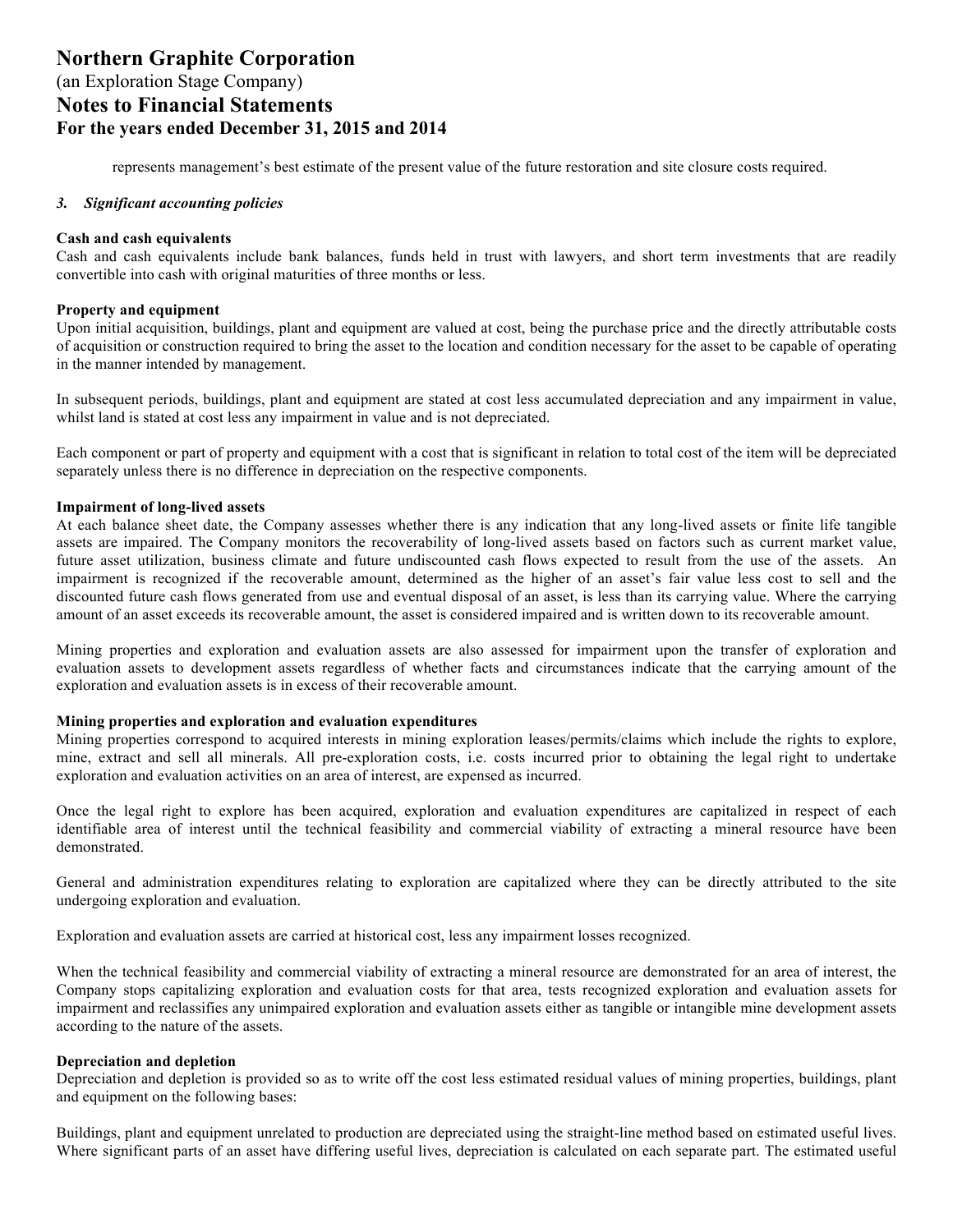life of each item or part has due regard to both its own physical life limitations and the present assessment of economically recoverable reserves of the mine property on which the item is located, and to possible future variations in those assessments. Estimates of remaining useful lives and residual values are reviewed annually. Changes in estimates which affect depreciation are accounted for prospectively.

The expected useful lives are as follows:

| Building and improvements | 10 years       |
|---------------------------|----------------|
| Equipment                 | $3 - 20$ years |
| Process buildings         | 20 years       |

#### **Income taxes**

Income tax expense comprises current and deferred tax. Income tax expense is recognized in the statement of comprehensive loss except to the extent that it relates to items recognized directly in equity, in which case it is recognized in equity.

Current tax is the expected tax payable on the taxable income for the year, using tax rates enacted or substantively enacted at the reporting date, and any adjustment to tax payable in respect of previous years.

Deferred tax is recognized using the liability method, providing for temporary differences between the carrying amounts of assets and liabilities for financial reporting purposes and the amounts used for taxation purposes. Deferred tax is not recognized on the initial recognition of assets or liabilities in a transaction that is not a business combination and at the time of the transaction, affects neither accounting profit (loss) nor taxable profit (loss). In addition, deferred tax is not recognized for taxable temporary differences arising on the initial recognition of goodwill. Deferred tax is measured at the tax rates that are expected to be applied to temporary differences when they reverse, based on the laws that have been enacted or substantively enacted by the reporting date. Deferred tax assets and liabilities are offset if there is a legally enforceable right to offset, and they relate to income taxes levied by the same tax authority on the same taxable entity, or on different tax entities, but they intend to settle current tax liabilities and assets on a net basis or their tax assets and liabilities will be realized simultaneously.

A deferred tax asset is recognized to the extent that it is probable that future taxable profits will be available against which the temporary difference can be utilized. Deferred tax assets are reviewed at each reporting date and are reduced to the extent that it is no longer probable that the related tax benefit will be realized.

#### **Translation of foreign currencies**

Monetary items denominated in foreign currencies are translated to Canadian dollars at the exchange rate in effect at the balance sheet date, and non-monetary items are translated at exchange rates in effect when the assets were acquired or liabilities incurred. Revenue and expense items are translated at the rate of exchange in effect on the transaction date. Foreign currency transaction gains or losses are reflected in the results of operations.

#### **Restoration and site closure provision**

The fair value of an asset retirement obligation is recorded in the period in which it is incurred. When the liability is initially recorded, the cost is capitalized by increasing the carrying amount of the related long-lived asset. Over time, the liability is adjusted to reflect the passage of time (accretion expense) and for changes in estimated future cash flows. Accretion expense is charged to the statement of comprehensive profit or loss, while adjustments related to changes in estimated cash flows are recorded as increases or decreases in the carrying value of the asset. The capitalized cost is amortized over the useful life of the related asset. Upon settlement of the liability, a gain or loss is recorded if the actual costs incurred are different from the liability recorded.

#### **Comprehensive income**

Other comprehensive income represents the change in net equity for the period resulting from unrealized gains and losses on available-for-sale financial instruments, and changes in the fair market value of derivative instruments designated as cash flow hedges. These amounts are shown net of tax. Cumulative changes in other comprehensive income are included in accumulated other comprehensive income which is presented, if any, as a new category in shareholders' equity. The Company did not have any transactions during the year ended December 31, 2015 and 2014 that give rise to other comprehensive income, and therefore no balance has accumulated.

#### **Share capital**

Financial instruments issued by the Company are classified as equity only to the extent that they do not meet the definition of a financial asset or liability. The Company's common shares and common share purchase warrants are classified as equity instruments.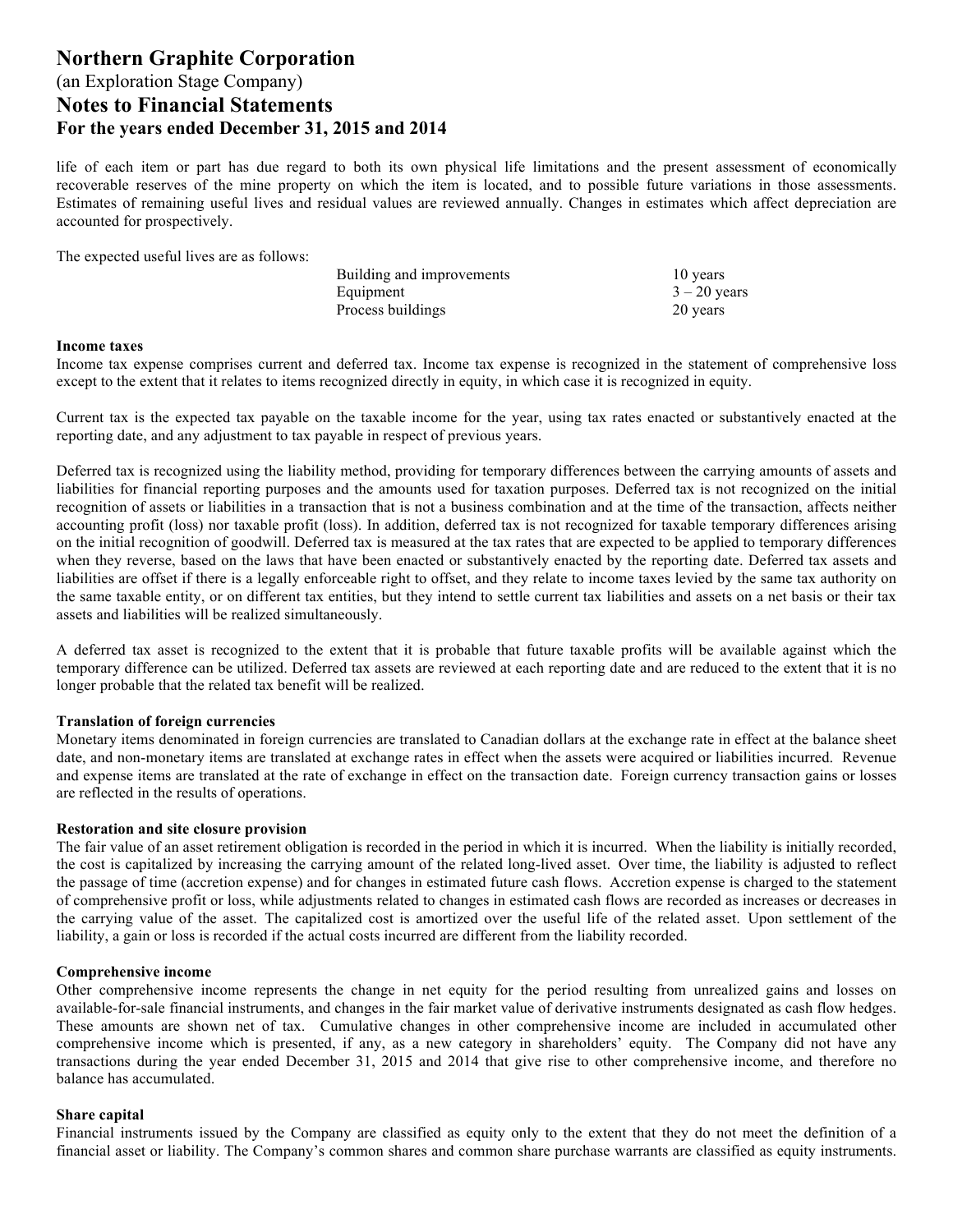Incremental costs directly attributable to the issuance of new equity instruments are shown in equity as deduction from the proceeds of issuance.

When shares and warrants are issued together as units, the proceeds are allocated to warrants first according to their fair value determined using the Black-Scholes option pricing model, the residual value being allocated to shares.

#### **Earnings per share**

Basic loss per share is calculated by dividing the net loss by the weighted average number of shares outstanding during the period. Fully diluted loss per share is calculated using the treasury share method and reflects the potential dilution by including share options and contingently issuable shares, in the weighted average number of common shares outstanding for the year. For the year ended December 31, 2015 and the year ended December 31, 2014, all outstanding share options and warrants were anti-dilutive.

#### **Share-based payments**

The Company has a share option plan (the "Plan") described in Note 7. The Company measures the compensation cost of share options issued under the Plan using the fair-value method as determined using the Black-Scholes option pricing model. Compensation costs are measured at the grant date based on the fair value of the award and are recognized over the vesting period in net income (loss) with a corresponding increase to contributed surplus. Upon exercise, common shares are issued from treasury and the amount reflected in contributed surplus is credited to share capital, as adjusted for any consideration paid.

The Black-Scholes option pricing model incorporates highly subjective assumptions, including volatility, estimated forfeiture rates and expected time until exercise, which affect the calculated values. At the end of each reporting period, the Company reviews the option pricing model and updates model inputs for any changes for the purposes of determining the fair value of new grants, and reflects the impact of changes to non-market input estimates for previous grants in net income (loss) with a corresponding adjustment to contributed surplus.

#### **Financial instruments**

All financial instruments are required to be measured at fair value on initial recognition. Measurement in subsequent periods depends upon whether the financial instrument is classified as fair value through profit or loss ("FVTPL"), available-for-sale assets, held-tomaturity investments, loans and receivables, or other liabilities measured at amortized cost ("Other Financial Liabilities"). Financial instruments classified as FVTPL are measured at fair value with unrealized gains and losses recognized in the statement of operations. Available-for-sale asset financial instruments are measured at fair value with unrealized gains and losses recognized in other comprehensive income. Financial assets classified as held-to-maturity investments, loans and receivables and Other Financial Liabilities, are measured at amortized cost. Transaction costs in respect of financial assets and liabilities which are FVTPL are recognized in profit or loss immediately. Transaction costs in respect of Other Financial Liabilities are included in the initial fair value measurement of the financial instrument.

The Company may enter into derivative contracts or, financial instruments and non-financial contracts containing embedded derivatives. Embedded derivatives are required to be accounted for separately at fair value as derivatives when the risks and characteristics of the embedded derivatives are not closely related to those of their host contract, and the host contract is not carried at fair value.

The Company has designated each of its significant categories of financial instruments as follows:

| Cash and cash equivalents                | <b>FVTPL</b>                       |
|------------------------------------------|------------------------------------|
| Deposits                                 | Loans and receivables              |
| Reclamation deposit                      | Loans and receivables              |
| Accounts payable and accrued liabilities | <b>Other Financial Liabilities</b> |

Financial assets carried at amortized cost are assessed for indicators of impairment at the end of each reporting period. These financial assets are impaired when there is objective evidence that, as a result of one or more events that occurred after the initial recognition of the financial assets, the estimated future cash flows of the investments have been negatively impacted. Evidence of impairment could include:

- Significant financial difficulty of the issuer or counterparty;
- Default or delinquency in interest or principal payments;
- The likelihood that the borrower will enter bankruptcy or financial re-organization; or
- Observable data that there is a measurable decrease in estimated future cash flows from a group of financial assets.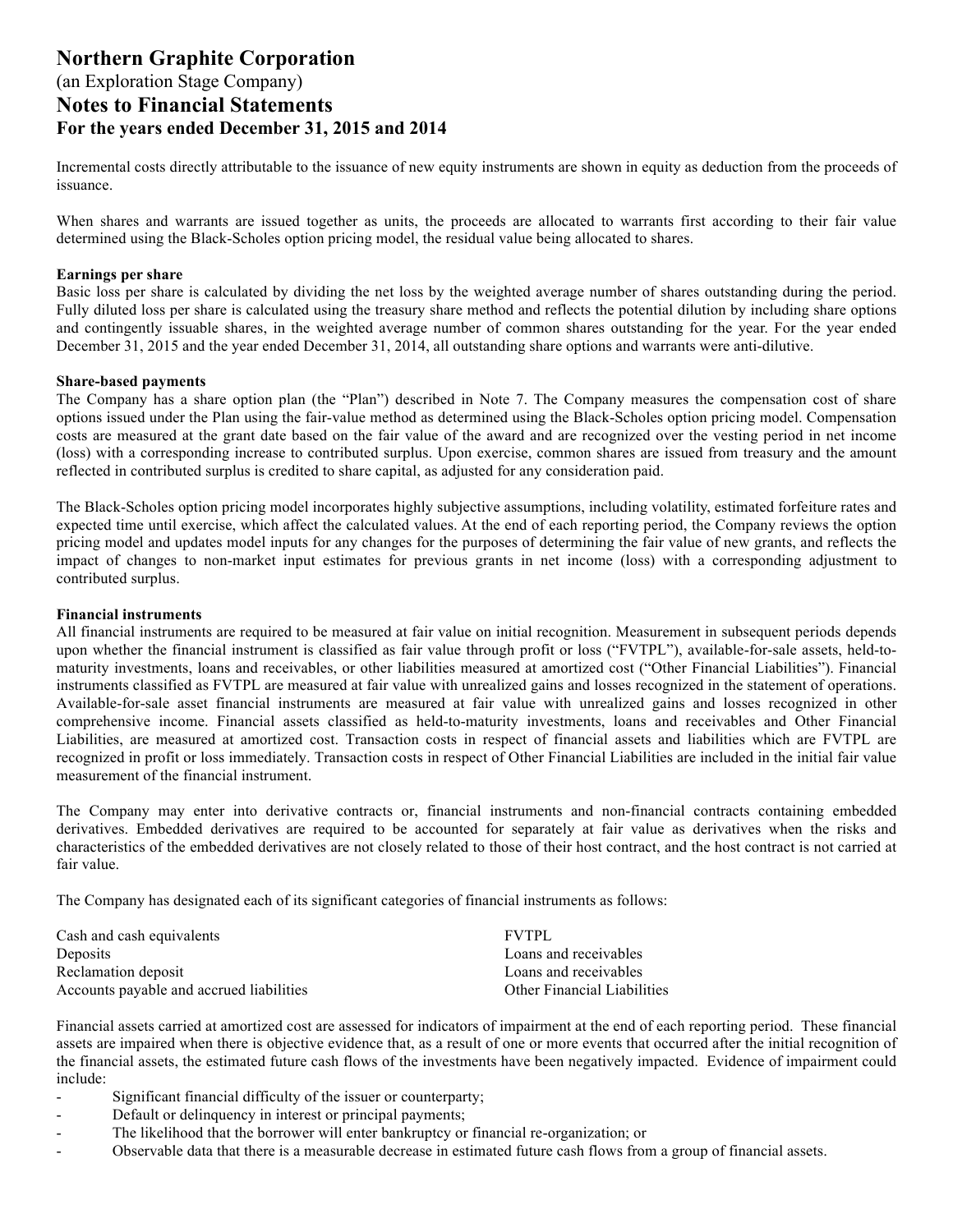The carrying amount of financial assets is reduced by any impairment loss directly except in the case of accounts receivable, where the carrying amount is recorded through the use of an allowance account. When an account receivable is considered uncollectible, it is written-off against the allowance account. Subsequent recoveries of accounts receivable previously written off are credited against the allowance account. Changes in the carrying amount of the allowance account are recognized in profit or loss.

If, in a subsequent period, the amount of the impairment loss decreases and the decrease can be related objectively to an event occurring after the impairment was recognized, the reversal is recognized in profit or loss and is limited to the carrying amount that would have been determined had no impairment loss been recognized in prior years.

#### **Future accounting standards**

Certain pronouncements were issued by the IASB or the International Financial Reporting Interpretations Committee ("IFRIC") that are mandatory for accounting periods after December 31, 2015. Pronouncements that are not applicable or do not have a significant impact to the Company have been excluded from the discussion below. The Company is currently evaluating the potential impacts of these new standards.

IFRS 9, Financial Instruments (effective January 1, 2018) introduces new requirements for the classification and measurement of financial assets, and will replace IAS 39. IFRS 9 uses a single approach to determine whether a financial asset is measured at amortized cost or fair value, replacing the multiple classification options available in IAS 39. IFRS 15 Revenue from Contracts with Customers provides a single principle-based framework to be applied to all contracts with customers.

IFRS 15 replaces the previous revenue standard IAS 18, Revenue, and the related Interpretations on revenue recognition. The standard scopes out contracts that are considered to be lease contracts, insurance contracts and financial instruments. The new standard is a control-based model as compared to the existing revenue standard which is primarily focused on risks and rewards. Under the new standard, revenue is recognized when a customer obtains control of a good or service. Transfer of control occurs when the customer has the ability to direct the use of and obtain the benefits of the good or service. This standard is effective for reporting periods beginning on or after January 1, 2018.

IAS 1 Presentation of Financial Statements amendments are a part of a major initiative to improve disclosure requirements in IFRS financial statements. The amendments clarify the application of materiality to note disclosure and the presentation of line items in the primary statements provide options on the ordering of financial statements and additional guidance on the presentation of other comprehensive income related to equity accounted investments. The effective date for these amendments is January 1, 2016.

#### 4. *Property and equipment*

|                                 | <b>Building and</b><br>improvements | Equipment | <b>Total property</b><br>plant & equipment |
|---------------------------------|-------------------------------------|-----------|--------------------------------------------|
| Cost                            |                                     |           |                                            |
| December 31, 2014               | 803,497                             | 646,994   | 1,450,491                                  |
| <b>Additions</b>                |                                     |           |                                            |
| Disposals                       |                                     |           |                                            |
| Impairment                      |                                     |           |                                            |
| December 31, 2015               | 803,497                             | 646,994   | 1,450,491                                  |
| <b>Accumulated depreciation</b> |                                     |           |                                            |
| December 31, 2014               | 479,979                             | 587,729   | 1,067,708                                  |
| <b>Additions</b>                | 36,212                              | 32,884    | 69,096                                     |
| Disposals                       |                                     |           |                                            |
| Impairment                      |                                     |           |                                            |
| December 31, 2015               | 516,191                             | 620,613   | 1,136,804                                  |
| Net book value                  | 287,306                             | 26,381    | 313,687                                    |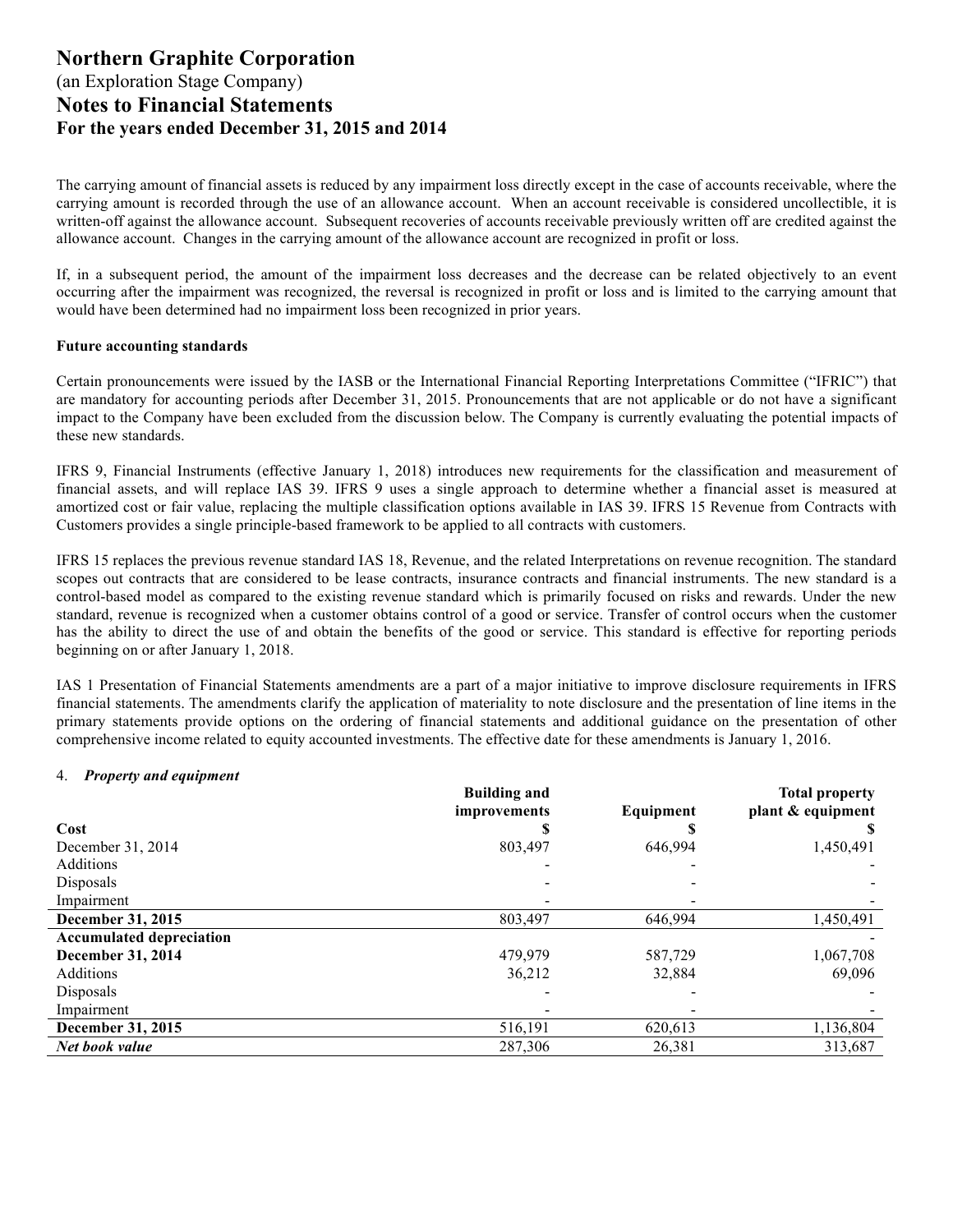### (an Exploration Stage Company)

**Notes to Financial Statements**

**For the years ended December 31, 2015 and 2014**

|                                 | <b>Building and</b><br>improvements | Equipment | <b>Total property</b><br>plant & equipment |
|---------------------------------|-------------------------------------|-----------|--------------------------------------------|
| Cost                            |                                     |           |                                            |
| December 31, 2013               | 800,097                             | 646,994   | 1,447,091                                  |
| Additions                       | 3,400                               |           | 3,400                                      |
| Disposals                       |                                     |           |                                            |
| Impairment                      |                                     |           |                                            |
| December 31, 2014               | 803,497                             | 646,994   | 1,450,491                                  |
| <b>Accumulated depreciation</b> |                                     |           |                                            |
| December 31, 2013               | 443,767                             | 554,845   | 998,612                                    |
| Additions                       | 36,212                              | 32,884    | 69,096                                     |
| Disposals                       |                                     |           |                                            |
| Impairment                      |                                     |           |                                            |
| December 31, 2014               | 479,979                             | 587,729   | 1,067,708                                  |
| Net book value                  | 323,518                             | 59,265    | 382,783                                    |

#### *5. Exploration and evaluation asset*

The Company has a 100% interest in the Bissett Creek Property which consists of a 1,938 hectare mining lease, expiring in June, 2034, a 565 hectare mining lease, expiring in August, 2035, and five unpatented claims totaling approximately 464 hectares. All leases and claims are located in the United Townships of Head, Clara and Maria, in the County of Renfrew, Ontario. As of December 31, 2015, accumulated costs with respect to the Bissett Creek Property consisted of the following:

|                                   | \$.        |
|-----------------------------------|------------|
| Balance, December 31, 2013        | 10,009,218 |
| Drilling $&$ exploration          | 43,290     |
| Environmental $&$ mine permitting | 409,661    |
| Metallurgical                     | 176,642    |
| Feasibility study                 | 45,164     |
| Engineering                       | 78,399     |
| Site & royalties                  | 37,360     |
| Surveying & geophysics            |            |
| Geotechnical                      | 69,315     |
| Detailed engineering              |            |
| Balance, December 31, 2014        | 10,869,049 |
| Drilling $&$ exploration          | (974)      |
| Environmental $&$ mine permitting | 325,650    |
| Metallurgical                     | 115,050    |
| Feasibility study                 |            |
| Engineering                       | 10,297     |
| Site & royalties                  | 97,316     |
| Surveying & geophysics            |            |
| Geotechnical                      |            |
| Detailed engineering              |            |
| Balance, December 31, 2015        | 11,416,388 |

The Company is required to make royalty payments of \$20 per ton of graphite carbon concentrate produced to the previous owners and is subject to a 2.5% net smelter return payable on any other minerals derived and sold from the Bissett Creek Property. An advance royalty of \$27,000 per annum is payable in semi-annual installments and is recorded in exploration and evaluation assets. The advance will be credited against any future royalty payments.

#### **6. Scientific research and experimental development program claims**

In 2015, the Company filed federal and provincial claims under the scientific research and experimental development program in the amount of \$483,469 related to the 2013 taxation year and \$549,242 related to the 2014 taxation year. The refundable portion of these claims is \$36,985 for the 2013 taxation year and \$6,291 for the 2014 taxation year. In 2015, Company received \$6,291 for the 2014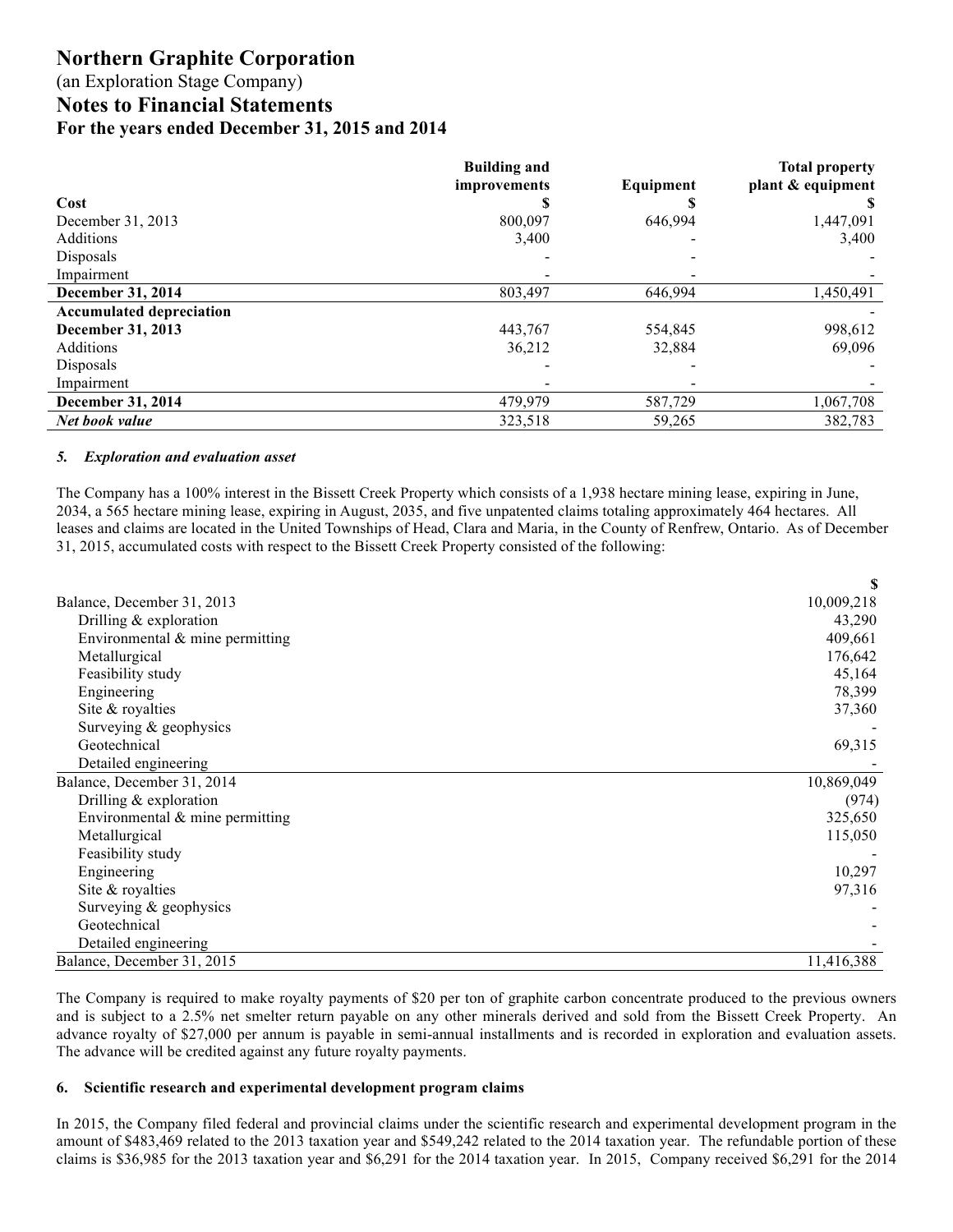taxation year which it recognized as a reduction of management and consulting fees and \$36,985 for the 2013 taxation year which it recognized as a reduction of management and consulting fees and exploration and evaluation assets.

#### **7.** *Share capital*

#### **Authorized**

The Company is authorized to issue an unlimited number of common shares.

#### **Short form prospectus offering**

On July 9, 2015, the Company closed a short form prospectus offering of 2,102,998 units of the Company at a price of \$0.60 per unit for gross proceeds of \$1,261,799. Each unit was comprised of one common share and one half of one common share purchase warrant. Each warrant entitles the holder to purchase one common share of the Company at an exercise price of \$0.80 per share for a period of 24 months from the closing of the offering. In connection with the offering, the Company paid fees totaling \$67,698 to the agents, and issued to the agents 126,180 compensation options. Each compensation option entitles the holder to purchase one common share at an exercise price of \$0.60 per share for a period of 12 months from the closing of the offering. The Company intends to use the net proceeds from the Offering to fund ongoing permitting necessary for the construction and operation of a mine at the Bissett Creek Property, to conduct additional product qualification work to further develop its technologies for purifying graphite and making spherical graphite for use in lithium ion batteries, and for general working capital.

#### **Issued**

|                                                   | <b>Common shares</b> |            |
|---------------------------------------------------|----------------------|------------|
|                                                   | Number of            | Amount     |
|                                                   | shares               |            |
| Balance at December 31, 2013                      | 49, 131, 281         | 20,317,304 |
| Fair value of options exercised                   |                      | 22,501     |
| Issued pursuant to the exercise of options        | 50,000               | 25,000     |
| Balance at December 31, 2014                      | 49, 181, 281         | 20,364,805 |
| Issued pursuant to short form prospectus offering | 2,102,998            | 1,261,799  |
| Share issuance costs                              |                      | (240,518)  |
| Issuance of warrants                              |                      | (130,029)  |
| Balance at December 31, 2015                      | 51,284,279           | 21,256,057 |

#### **Warrants**

A summary of the Company's warrants is presented below:

|                                                                               | Number of             | Weighted average    |
|-------------------------------------------------------------------------------|-----------------------|---------------------|
|                                                                               | Warrants              | exercise price (\$) |
| Balance, December 31, 2013 and December 31, 2014                              |                       |                     |
| Warrants issued pursuant to short form prospectus on July 9, 2015             | 1,051,499             | 0.80                |
| Compensation Options issued pursuant to short form prospectus on July 9, 2015 | 126,180               | 0.60                |
| Balance, December 31, 2015                                                    | 1,177,679             | 0.78                |
|                                                                               | Number of<br>warrants |                     |
| <b>Exercise price</b>                                                         | Outstanding           | <b>Expiry date</b>  |
| \$0.80                                                                        | 1,051,499             | July 9, 2017        |
| \$0.60                                                                        | 126,180               | July 9, 2016        |
|                                                                               | 1,177,679             |                     |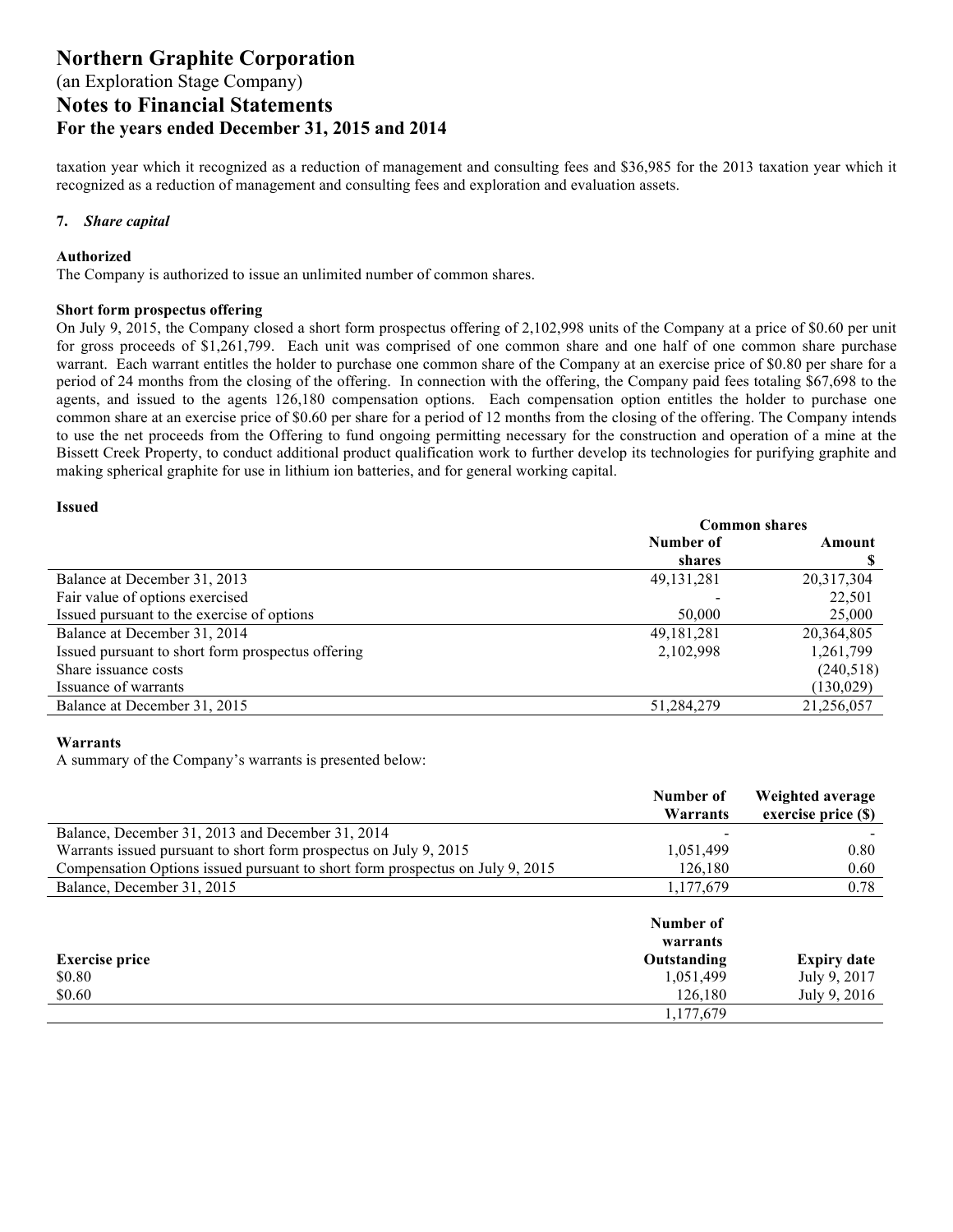The following is a summary of warrant activity and related Black-Scholes option pricing model input factors used for the years ended December 31, 2015 and December 31, 2014:

|                                                   | <b>Year ended</b><br>December 31,<br>2015 | <b>Year ended</b><br>December 31,<br>2014 |
|---------------------------------------------------|-------------------------------------------|-------------------------------------------|
| Warrants granted during the period                | 1,177,679                                 | Nil                                       |
| Weighted-average exercise price                   | \$0.78                                    | Nil                                       |
| Expected stock option life $^{(1)}$               | 1-2 years                                 | Nil                                       |
| Expected volatility <sup>(2)</sup>                | $60\% - 61\%$                             | Nil                                       |
| Risk-free interest rate <sup>(3)</sup>            | 1.25%                                     | Nil                                       |
| Dividend yield                                    | NA                                        | Nil                                       |
| Forfeiture rate                                   | NA                                        | Nil                                       |
| Weighted-average fair value (Black-Scholes value) | \$0.11                                    | Nil                                       |

1. The Company estimates the expected warrant life (estimated period of time outstanding) of warrants granted to be the length of time before the warrant's expiry until such time that the Company can base its estimate on historical information on the Company's warrants.

- 2. The expected volatility was based on the Company's trading history over a period equal to the expected warrant life.
- 3. The risk-free rate is based on the yield of a Government of Canada marketable bond in effect at the time of grant with an expiry commensurate with the expected life of the award.

#### **Share options**

The Company has adopted a stock option plan (the "Option Plan") for directors, officers, employees and consultants of the Company. Under the Option Plan, the Company may grant non-transferable options to purchase common shares of the Company for a period of up to ten years from the date of the grant. The maximum number of common shares reserved for issuance under the Option Plan together with any common shares reserved for issuance pursuant to any other stock options may not exceed 10% of the issued and outstanding common shares of the Company.

The exercise price of each option shall be determined by the Board of Directors at the time of grant, and shall not be less than the price permitted by any stock exchange on which the common shares are then listed or other regulatory body having jurisdiction. Currently, the TSX Venture Exchange (the "TSX-V") requires that the exercise price of the options must be equal to or greater than the Discounted Market Price (as defined in the policies of the TSX-V). The exercise price of options is solely payable in cash. The Board of Directors has the discretion to determine the term and vesting provisions of any options granted under the Option Plan at the time of grant subject to the policies of the TSX-V.

A summary of the Option Plan activity is presented below:

|                            | Number of<br>options | Weighted average<br>exercise price (\$) |
|----------------------------|----------------------|-----------------------------------------|
| Balance, December 31, 2013 | 3,400,000            | 0.87                                    |
| Granted                    | 200,000              | 0.75                                    |
| Exercised                  | (50,000)             | 0.50                                    |
| Balance, December 31, 2014 | 3,550,000            | 0.87                                    |
| Granted                    | 750,000              | 0.71                                    |
| Cancelled                  | 500,000              | 2.50                                    |
| Balance, December 31, 2015 | 3,800,000            | 0.62                                    |

The weighted average share price of options exercised in 2014 was \$0.75 at the time of exercise.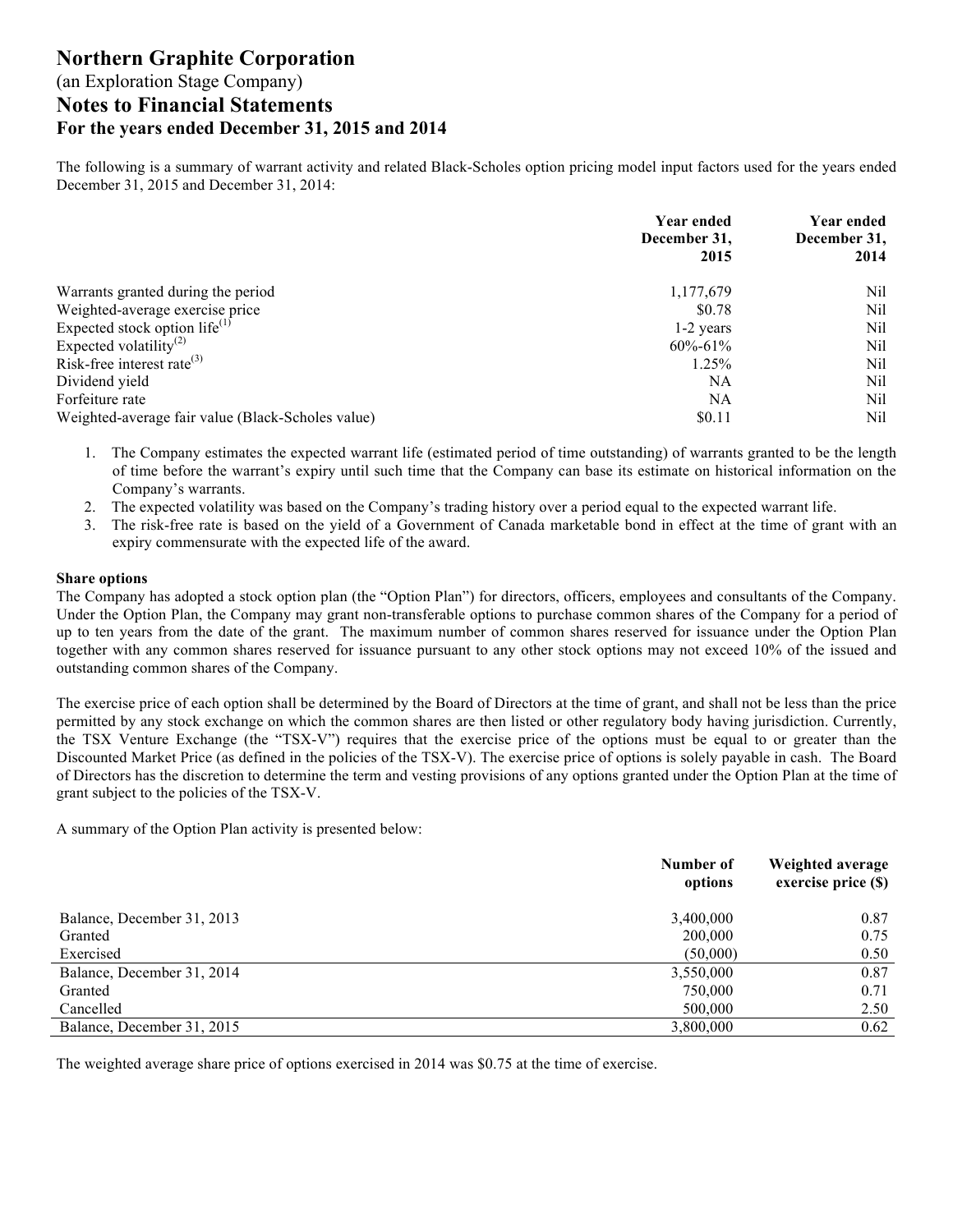A summary of the Company's share options outstanding and exercisable at December 31, 2015 is presented below:

| <b>Exercise price</b> | <b>Options</b><br>outstanding | <b>Options</b><br>exercisable | <b>Expiry date</b> |
|-----------------------|-------------------------------|-------------------------------|--------------------|
| \$0.50                | 2,225,000                     | 2,225,000                     | April 18, 2016     |
| \$0.94                | 25,000                        | 25,000                        | November 16, 2016  |
| \$0.80                | 75,000                        | 75,000                        | December 20, 2016  |
| \$2.50                | 25,000                        | 25,000                        | April 11, 2017     |
| \$0.75                | 200,000                       | 200,000                       | May 15, 2017       |
| \$0.85                | 500,000                       | 500,000                       | December 20, 2017  |
| \$0.75                | 100,000                       |                               | May 19, 2018       |
| \$0.70                | 650,000                       | 650,000                       | January 9, 2020    |
|                       | 3,800,000                     | 3,700,000                     |                    |

The weighted average remaining contractual life of options outstanding is 1.29 years.

The following is a summary of stock option grant activity and related Black-Scholes option pricing model input factors used for the years ended December 31, 2015 and December 31, 2014:

|                                                   | Year ended<br>December 31,<br>2015 | <b>Year ended</b><br>December 31,<br>2014 |
|---------------------------------------------------|------------------------------------|-------------------------------------------|
| Stock options granted during the period           | 750,000                            | 200,000                                   |
| Weighted-average exercise price                   | \$0.71                             | \$0.75                                    |
| Expected stock option life $^{(1)}$               | 3-5 years                          | 3 years                                   |
| Expected volatility <sup>(2)</sup>                | 73%-74%                            | 77%                                       |
| Risk-free interest rate <sup>(3)</sup>            | $1.22\% - 1.25\%$                  | $1.33\%$                                  |
| Dividend yield                                    | NA                                 | NA.                                       |
| Forfeiture rate                                   | NA                                 | NA                                        |
| Weighted-average fair value (Black-Scholes value) | \$0.38                             | \$0.38                                    |

- 1. The Company estimates the expected stock option life (estimated period of time outstanding) of options granted to be the length of time before the stock option's expiry until such time that the Company can base its estimate on historical information on the Company's options.
- 2. The expected volatility was based on the Company's trading history over a period equal to the expected stock option life.
- 3. The risk-free rate is based on the yield of a Government of Canada marketable bond in effect at the time of grant with an expiry commensurate with the expected life of the award.

The fair value is calculated using the Black-Scholes option valuation model. As at December 31, 2015 there was \$13,654 (December 31, 2014 – \$nil) of total unrecognized share-based compensation costs related to unvested stock option awards granted under the Option Plan.

#### **Contributed surplus**

| Balance, December 31, 2013      | 2,605,915 |
|---------------------------------|-----------|
| Fair value of options exercised | (22, 501) |
| Share-based compensation        | 75,490    |
| Balance, December 31, 2014      | 2,658,904 |
| Share-based compensation        | 271,589   |
| Balance, December 31, 2015      | 2,930,493 |

Contributed surplus as at December 31, 2015 and December 31, 2014 consists of a share-based payment reserve related to stock options issued under the Option Plan. The Company recorded \$271,589 (December 31, 2014 – \$75,490) as share-based compensation expense for the year ended December 31, 2015.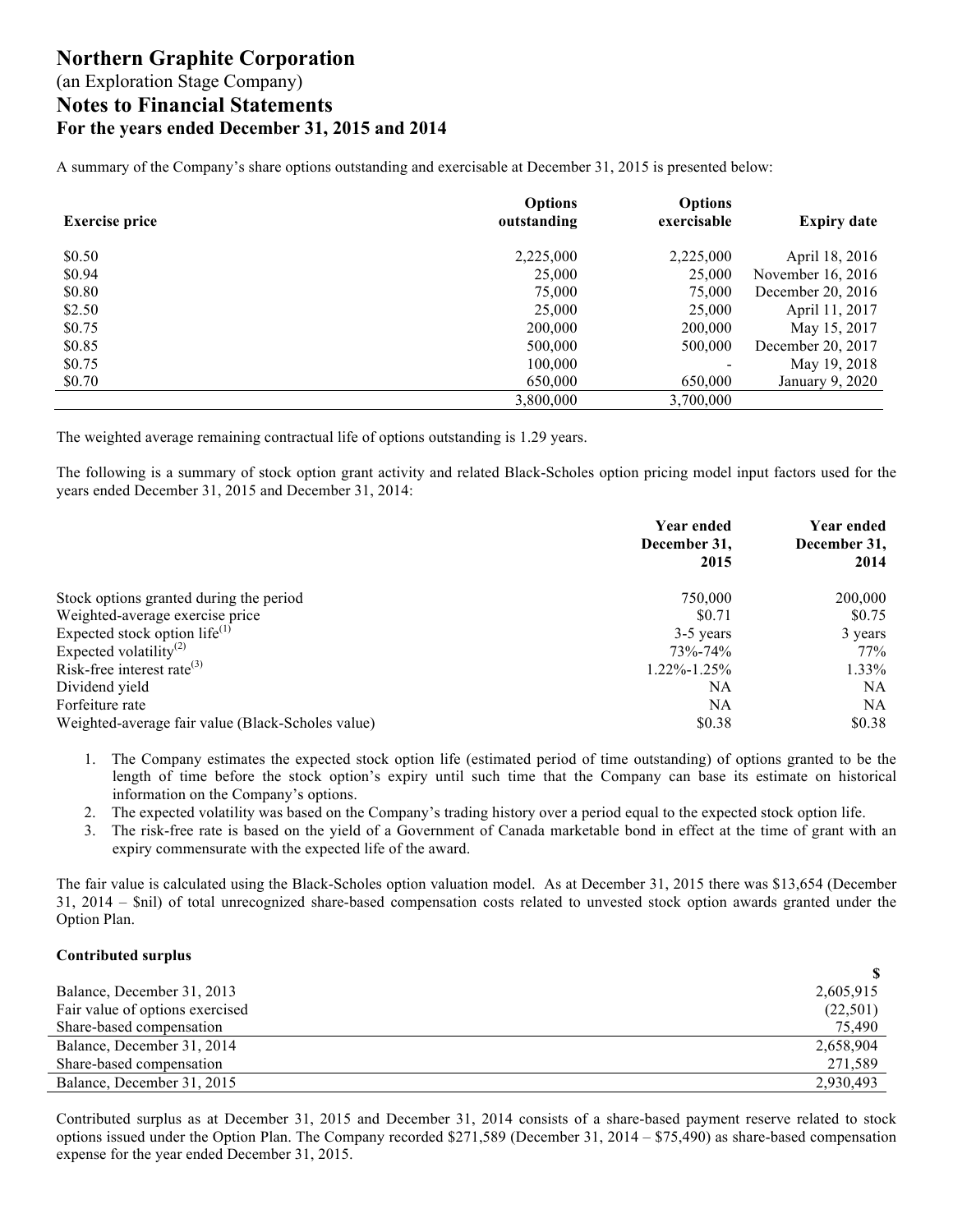#### **8.** *Income taxes*

The following table reconciles the expected income tax expense at the Canadian statutory income tax rates to the amounts recognized in the statement of comprehensive income for the years ended December 31, 2015 and 2014:

|                                                           |   | Dec 31, 2015   |     | Dec 31, 2014 |
|-----------------------------------------------------------|---|----------------|-----|--------------|
| Income tax (loss) before income taxes                     | S | (1,036,273)    | - S | (990, 734)   |
| Canadian statutory income tax rate                        |   | 26.50%         |     | 26.50%       |
| Expected income tax expense (recovery)                    |   | (274, 612)     |     | (262, 545)   |
| Differences resulting from:                               |   |                |     |              |
| Non-deductible items                                      |   | 71,971         |     | 20,082       |
| Change in estimates                                       |   | 396,964        |     | (381, 164)   |
| <b>Expired</b> losses                                     |   | 598,892        |     | 389,482      |
| Other                                                     |   | (63, 737)      |     |              |
| Increase (decrease) in deferred tax assets not recognized |   | (729, 477)     |     | 234,145      |
|                                                           |   |                |     |              |
| Provision for income taxes                                | S | $\blacksquare$ | -8  |              |

Deferred taxes reflect the tax effects of temporary differences between the carrying amounts of assets and liabilities for financial reporting purposes and their tax values. Deferred tax assets at December 31, 2014 and 2013 are comprised of the following:

|                                         | Dec 31, 2015    |    | Dec 31, 2014 |
|-----------------------------------------|-----------------|----|--------------|
| Deferred tax assets                     |                 |    |              |
| Non-capital loss carry forwards         | \$<br>3,592,934 | -S | 4,412,929    |
| SR&ED pool                              |                 |    |              |
| Exploration and evaluation assets       | (277, 205)      |    | (265, 230)   |
| Share issuance costs                    | 59,812          |    | 50,576       |
| Investment tax credits                  | 345,044         |    | 270,098      |
| Property and equipment                  | 93,314          |    | 75,004       |
| Total deferred tax asset not recognized | \$<br>3,813,899 |    | 4.543.376    |

The Company has non-capital loss carry forwards of approximately \$13,558,242 (2014 – \$16,652,562), which may be carried forward to apply against future year income tax for Canadian income tax purposes, subject to the final determination by taxation authorities, expiring in the following years:

|  |  | 2026  | \$<br>1,345,807  |
|--|--|-------|------------------|
|  |  | 2027  | 2,672,335        |
|  |  | 2028  | 857,236          |
|  |  | 2029  | 393,269          |
|  |  | 2030  | 444,321          |
|  |  | 2031  | 2,540,766        |
|  |  | 2032  | 2,518,874        |
|  |  | 2033  | 982,260          |
|  |  | 2034  | 902,121          |
|  |  | 2035  | 901,253          |
|  |  | Total | \$<br>13,558,242 |
|  |  |       |                  |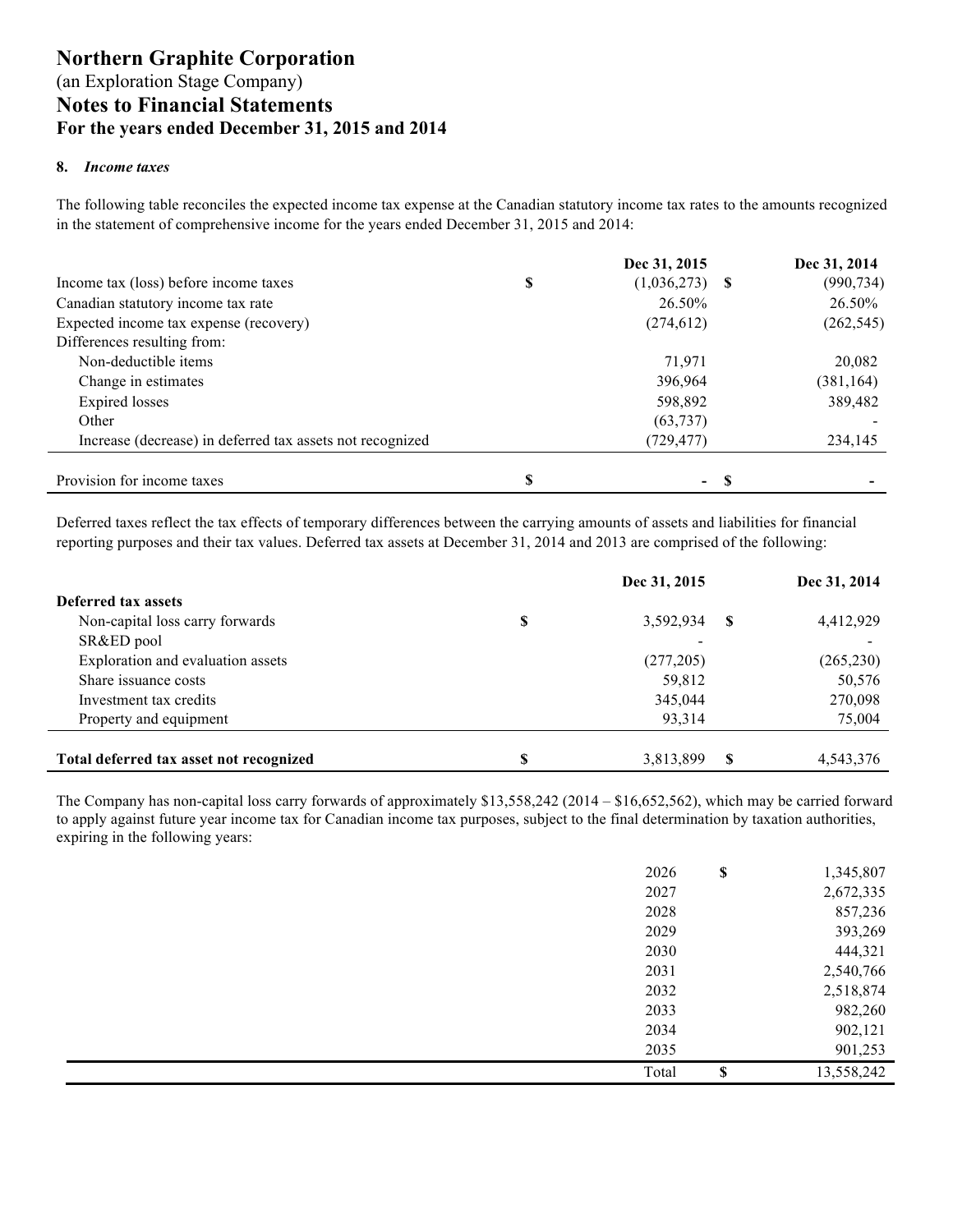#### *9. Capital disclosures*

Capital of the Company consists of the equity attributable to the common shareholders, comprised of share capital and deficit. The Company's objective when managing capital is to safeguard the Company's ability to continue as a going concern so that it can continue to explore and develop its mineral resource property for the benefit of its shareholders. The Company manages its capital structure and makes adjustments based on the funds available to the Company in light of changes in economic conditions. The Board of Directors does not establish quantitative return on capital criteria for management, but rather relies on the expertise of the Company's management to sustain the future development of the Company. In order to facilitate the management of its capital requirements, the Company prepares annual expenditure budgets that consider various factors, including successful capital deployment and general industry conditions. Management reviews its capital management approach on an ongoing basis and believes that this approach, given the relative size of the Company, is reasonable.

As the Company is an exploration stage company, it has no revenues and its principal source of capital is from the issue of common shares. In order to achieve its objectives, the Company will spend its existing working capital and raise additional funds as required.

The Company is not subject to externally imposed capital requirements and there were no changes to the Company's approach to capital management during the year.

#### *10. Loss per share*

|                                                             | <b>Year ended</b>        | Year ended               |
|-------------------------------------------------------------|--------------------------|--------------------------|
|                                                             | <b>December 31, 2015</b> | <b>December 31, 2014</b> |
| Loss and comprehensive loss for period                      | (1,036,275)              | (990, 734)               |
| Weighted average number of shares – basic and fully diluted | 50.189.568               | 49.152.651               |
| Loss and comprehensive loss per share                       | (S0.02)                  | (S0.02)                  |

#### *11. Financial instruments and risk management*

#### **Fair value**

Certain of the Company's accounting policies and disclosures require the determination of fair value. Fair value represents the amount at which a financial instrument could be exchanged between willing parties, based on current markets for instruments with the same risk, principal and remaining maturity. Fair value estimates are based on quoted market values and other valuation methods. Fair values have been determined for measurement and/or disclosure purposes based on the following methods. When applicable, further information about the assumptions made in determining fair values is disclosed in the notes specific to that asset or liability.

In establishing fair value, the Company uses a fair value hierarchy based on levels as defined below:

- Level 1: defined as observable inputs such as quoted prices in active markets.
- Level 2: defined as inputs other than quoted prices in active markets that are either directly or indirectly observable.
- Level 3: defined as inputs that are based on little or no observable market data and, therefore, requiring entities to develop their own assumptions.

At December 31, 2014, the levels in the fair value hierarchy into which the Company's financial assets and liabilities are measured and recognized on the Statement of Financial Position at fair value on a recurring basis are categorized as follows:

|                           | Category | At December 31, 2015 | At December 31, 2014 |
|---------------------------|----------|----------------------|----------------------|
|                           |          |                      |                      |
| Cash and cash equivalents | Level 1  | 1.457.962            | 1.800.901            |

At December 31, 2015, there were no financial assets and liabilities measured and recognized at fair value on a non-recurring basis. The Company's policy for determining when a transfer occurs between levels in the fair value hierarchy is to assess the impact at the date of the event or the change in circumstances that could result in a transfer. There were no transfers between Level 1, Level 2 and Level 3 during the year ended December 31, 2015.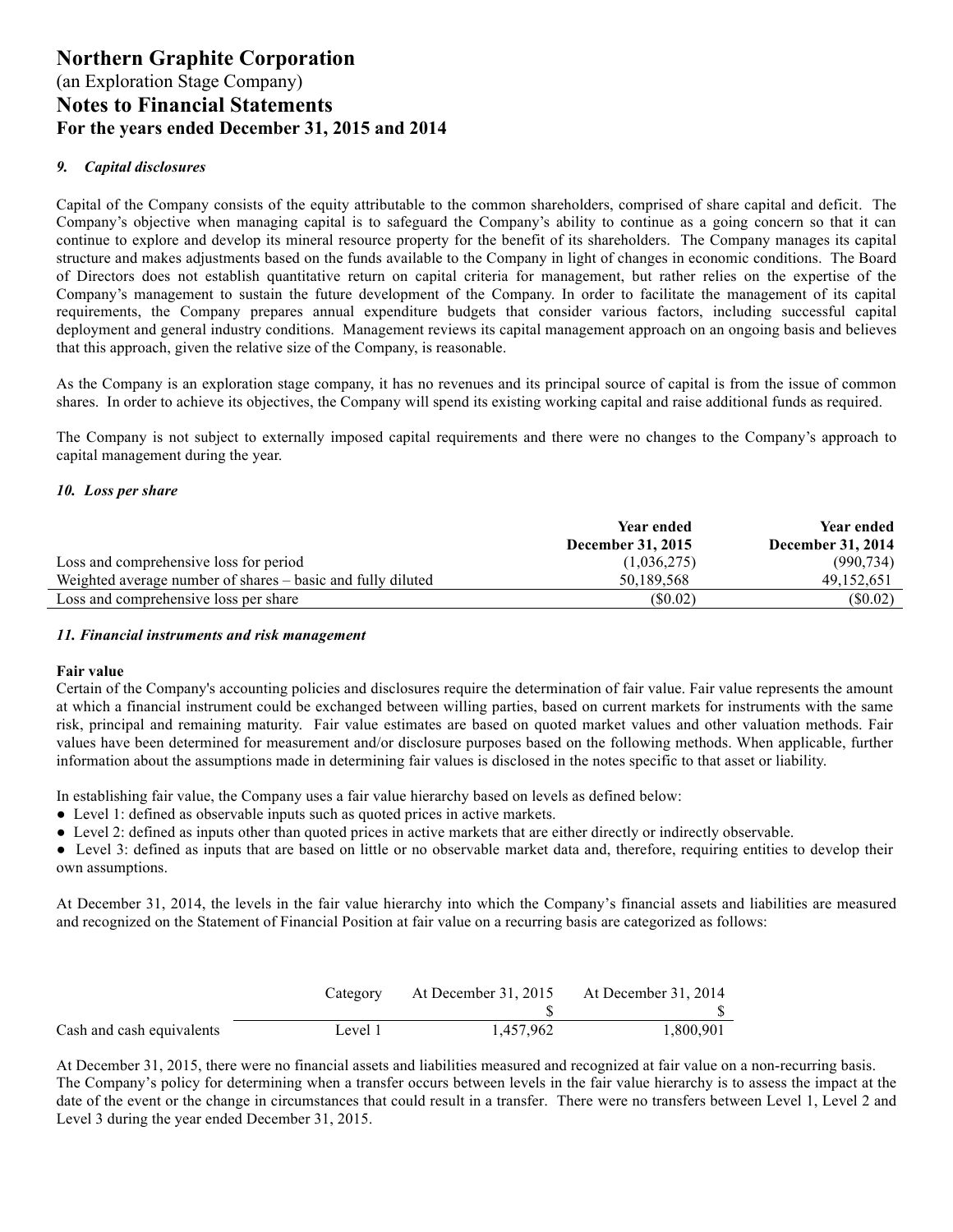At December 31, 2015, there were no financial assets or liabilities measured and recognized on the Consolidated Statement of Financial Position at fair value that would be categorized as Level 2 or Level 3 in the fair value hierarchy (December 31, 2014 - \$Nil December 31, 2013 - \$Nil; January 1, 2013 - \$Nil).

The carrying value of cash and cash equivalents, deposits and accounts payable and accrued liabilities approximates fair value due to the short-term nature of these financial instruments. The carrying value of the reclamation deposit approximates its fair value as it bears a market rate of interest.

During the year ended December 31, 2014, the Company had written off trade accounts payable of \$80,665. These payables were written off as they had passed the time period noted in the statute of limitations regarding the collection of debt.

#### **Currency risk**

As the majority of the Company's expenditures are in Canadian dollars, the Company limits its exposure to currency risk by maintaining its cash and cash equivalents in Canadian dollars. The Company carries a portion of its accounts payable and accrued liabilities in US dollars, and is subject to currency risk on these balances. However, the Company considers this risk to be minimal.

#### **Credit risk**

Credit risk is the risk of a loss if a counterparty to a financial instrument fails to meet its contractual obligations. The Company limits its exposure to credit risk by holding its cash in deposits with high credit quality Canadian financial institutions, and considers this risk to be minimal.

#### **Liquidity risk**

Liquidity risk is the risk that the Company will not be able to meet is financial obligations as they come due. The Company manages its liquidity risk through the management of its capital structure as outlined in note 9. Further discussion on liquidity and management's plans are outlined in note 2. All of the Company's trade payables are due within 1 year.

#### **Interest rate risk**

Interest rate risk is the risk that the fair value of future cash flows of a financial instrument will fluctuate because of changes in market interest rates. The Company is not exposed to interest rate risk due to the short-term nature of its financial instruments.

#### *12. Related parties*

#### **Key Management Compensation**

In the year ended December 31, 2015 and included in management and consulting fees, the Company expensed salary to key management personnel of \$312,500 (2014 – \$430,000). In the year ended December 31, 2015, the Company provided employee benefits totaling \$18,876 (2014 - \$18,480) to key management personnel. In the year ended December 31, 2015, the Company expensed share-based compensation for stock options granted to key management personnel of \$249,723 (2014 - \$nil). In the year ended December 31, 2015, the Company expensed fees to directors of \$20,000 (2014 – \$40,000).

#### **Other Related Party Transactions**

During the year ended December 31, 2015, the Company expensed office rental payments of \$23,700 (2014 – \$23,700) to a public company whose CEO and a Director is also a Director of Northern. This expense is included in office and miscellaneous expenses.

#### *13***.** *Commitments*

#### **Leased mineral claims**

In connection with the Bissett Creek Property, the Company is required to make production royalty payments of \$20 per ton of graphite carbon concentrate produced to the previous owners and a 2.5% net smelter return payable on any other minerals derived and sold from the Bissett Creek Property. An advance royalty of \$27,000 per annum is payable in semi-annual installments and has been paid for the years ended December 31, 2015 and 2014. The advance will be credited against any future production royalty payments.

#### **Contractual obligations**

As at December 31, 2015, the Company had no contractual obligations (commitments as at December 31, 2014 – \$Nil) which related to costs associated with work at the Bissett Creek Property.